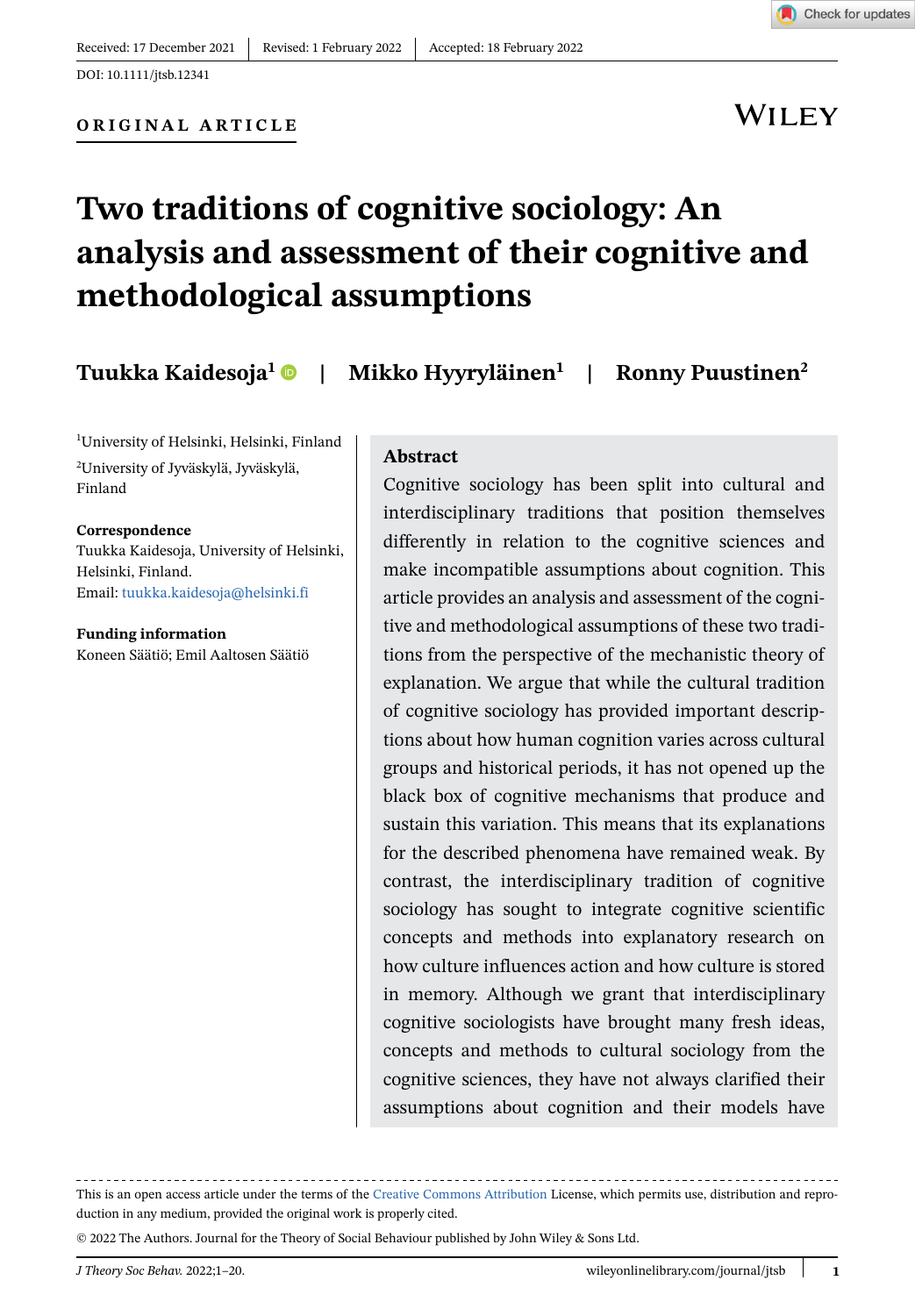sketched only a few specific cognitive mechanisms through which culture influences action, meaning that they have not yet provided a comprehensive explanatory understanding of the interactions between culture, cognition and action.

#### **KEYWORDS**

cognitive sociology, cultural cognition, cultural sociology, interdisciplinarity, mechanisms, social cognition

#### **1 | INTRODUCTION**

Cognitive sociology is a relatively recent phenomenon in sociology, since systematic research at the intersection of culture and cognition began in the late 1990s. Since then this research field has been split into two research programs: the cultural tradition of cognitive sociology (hereafter: CT) and the interdisciplinary tradition of cognitive sociology (hereafter: IT). CT has built upon and extended Zerubavel's (e.g. [1991,](#page-19-0) [1997,](#page-19-1) [2019\)](#page-19-2) pioneering work that has sought to develop a sociological approach to mental phenomena (Brekhus, [2007](#page-17-0)). Instead of seeking to integrate cultural sociology with the cognitive sciences, CT has aimed to complement cognitive sciences with sociological studies on the socially variable patterns of cultural cognition, while assuming that cognitive scientists focus exclusively on the universal foundations of human cognition (e.g. Brekhus, [2007,](#page-17-0) [2015](#page-17-1); Zerubavel, [1997,](#page-19-1) [2019](#page-19-2)). By contrast, IT has been influenced by DiMaggio's [\(1997](#page-17-2)) influential review article in which he argues that the cognitive sciences (broadly understood) provide conceptual tools and empirical findings for clarifying and resolving theoretical and meta-theoretical debates in cultural sociology. IT has embraced DiMaggio's early interdisciplinary vision, according to which "cognitive sociology involves studying the mechanisms by which cultural processes enter into individual minds and shape the microfoundations of social action" (Brekhus & Ignatow, [2019,](#page-17-3) p. 2).

We assume that the twofold distinction between CT and IT is suitable for the main objective of this article, which is to analyze and assess the cognitive and methodological assumptions of cognitive sociologists from the perspective of the mechanistic theory of explanation. $^1$  We recognize that, for example, Brekhus ([2015](#page-17-1), pp. 9–18) has proposed more fine-graded distinctions between "contemporary traditions in the sociology of culture and cognition". However, his categories include research programs, such as symbolic interactionism, whose advocates are not typically interested in the relations between sociology and the cognitive sciences. It is also possible to distinguish other varieties of cognitive sociology, or cognitive social theory, in the context of European sociology (see Strydom, [2007](#page-19-3)). In this article, we focus on cognitive sociology in the US.

We will use the mechanistic theory of explanation to evaluate theoretical assumptions and explanations developed in two traditions of cognitive sociology. This theory is relevant for the assessment of CT and IT because it provides a systematic framework for analyzing interdisciplinary relations and evaluating cognitive explanations for social and cultural phenomena (e.g. Sarkia et al., [2020\)](#page-19-4). It enables us to identify problematic theoretical assumptions and areas of research where more work is required in both traditions of cognitive sociology. In addition, the idea of mechanistic explanation is already present in many empirical studies by the advocates of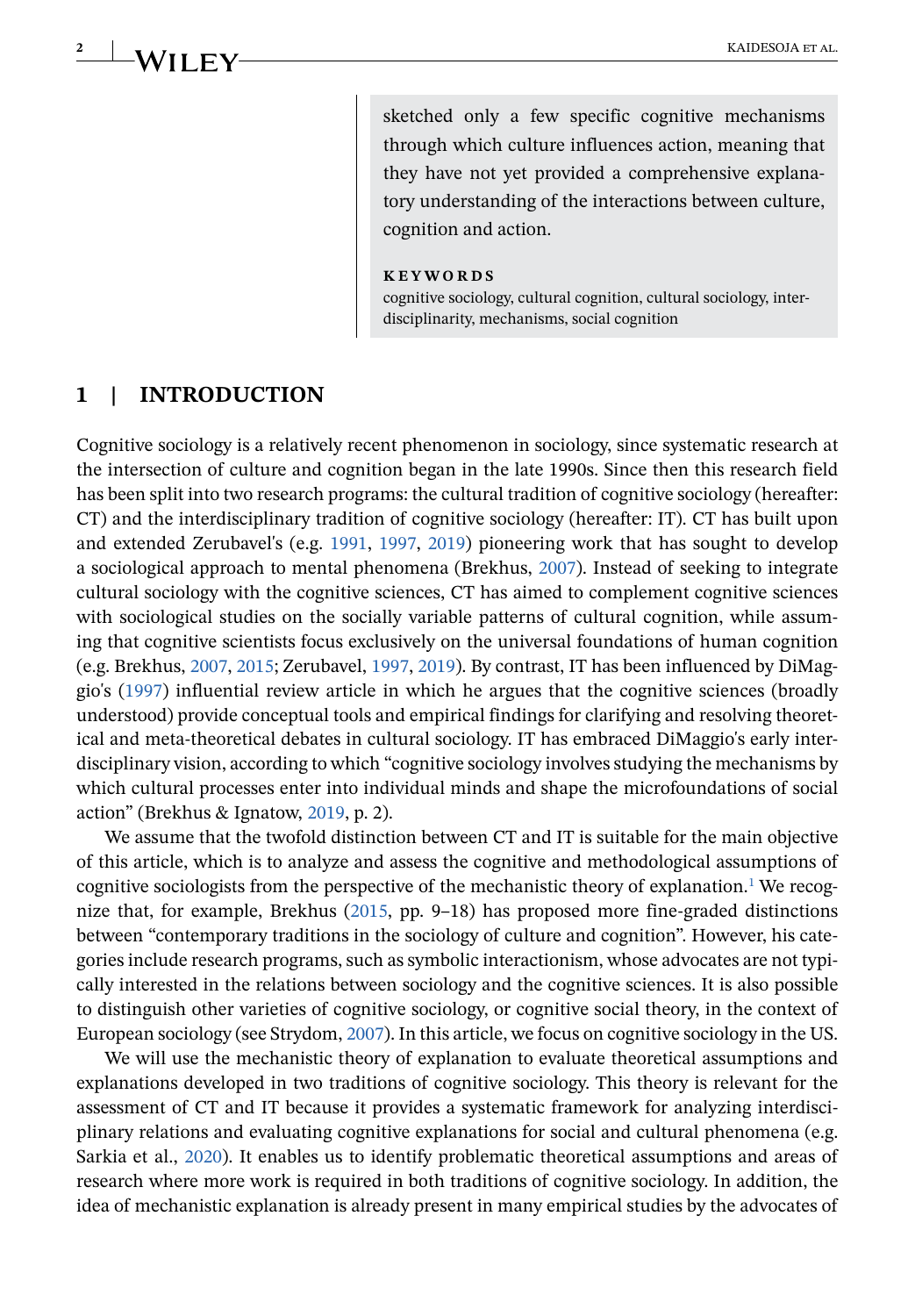IT and we suggest below that CT would benefit if it would focus more on cognitive mechanisms pertaining to those phenomena that are studied by its advocates.

Although we are interested in assumptions that cognitive sociologists make about human cognition, we do not begin our article by defining the concept of cognition for two reasons. First, as we shall see, one of the controversies between CT and IT concerns their understanding of human cognition. Second, there is no generally accepted definition for the concept of cognition in the cognitive sciences either, given the ongoing controversies between the representationalist and the anti-representationalist accounts of cognition as well as between the intra-cranial and the distributed or extended approaches to cognitive processes (e.g. Bechtel, [2008;](#page-17-4) Clark, [1997;](#page-17-5) Hutchins, [1995](#page-18-0); Turner, [2018](#page-19-5)). For these reasons, our argumentation strategy is to analyze the cognitive assumptions in CT and IT and to assess them from the viewpoint of the mechanistic theory of explanation and some recent developments in the cognitive sciences. Hence, our aim is not to provide a comprehensive account of the recent developments in the cognitive sciences nor to defend any specific definition of cognition.

The structure of our article is as follows. We will begin by formulating our analytical framework. It includes accounts of the concepts of social and cultural cognition and a brief description of the basic ideas and concepts of the mechanistic theory of explanation. Then we will discuss and assess the cognitive assumptions of CT and IT respectively by focusing on three questions: (i) What are the cognitive mechanisms through which culture influences action? (ii) What constitutes cultural cognition and how it relates to social cognition? (iii) What form "internalized culture" takes in the cognitive processing of individuals? We do not aim to provide a comprehensive review of the empirical work done in these traditions (for more comprehensive reviews, see Brekhus, [2015](#page-17-1); Cerulo et al., [2021\)](#page-17-6). Instead, we use the previous questions and our analytical framework to identify some constitutive theoretical and methodological assumptions of these traditions, with the aim of evaluating and comparing them. We will close the paper by summarizing our main points and suggesting new research topics for cognitive sociology.

#### **2 | ANALYTICAL FRAMEWORK**

#### **2.1 | Social cognition and cultural cognition**

In order to analyze phenomena studied in two traditions of cognitive sociology, we make a distinction between the concepts of social and cultural cognition. By the concept of social cognition, we refer to information processing $^{\scriptscriptstyle 2}$  $^{\scriptscriptstyle 2}$  $^{\scriptscriptstyle 2}$  about other people, social situations and social relations that enables us to understand and interact with each other. Social cognition in this broad sense may take place in social interactions in which we actively engage in either face-to-face or in a technologically mediated manner, or in isolation from immediate social interactions. One of the most important capacities pertaining to both types of social cognition is our ability to understand other people as intentional agents with mental states, such as beliefs, desires and emotions, of their own. While it is generally accepted that humans have this kind of capacity for "mindreading" or "mentalizing", there has recently been much debate about its exact nature and underlying mechanisms (e.g. Turner, [2018,](#page-19-5) chap. 3; Veissière et al., [2020\)](#page-19-6).

We use the concept of cultural cognition to refer to those types and aspects of human cognition that vary between groups and historical periods since this has been the primary way in which this concept has been understood in cognitive sociology (e.g. Brekhus, [2015](#page-17-1)). In other words, cognitive sociologists are interested in cognitive elements that are (at least to some extent)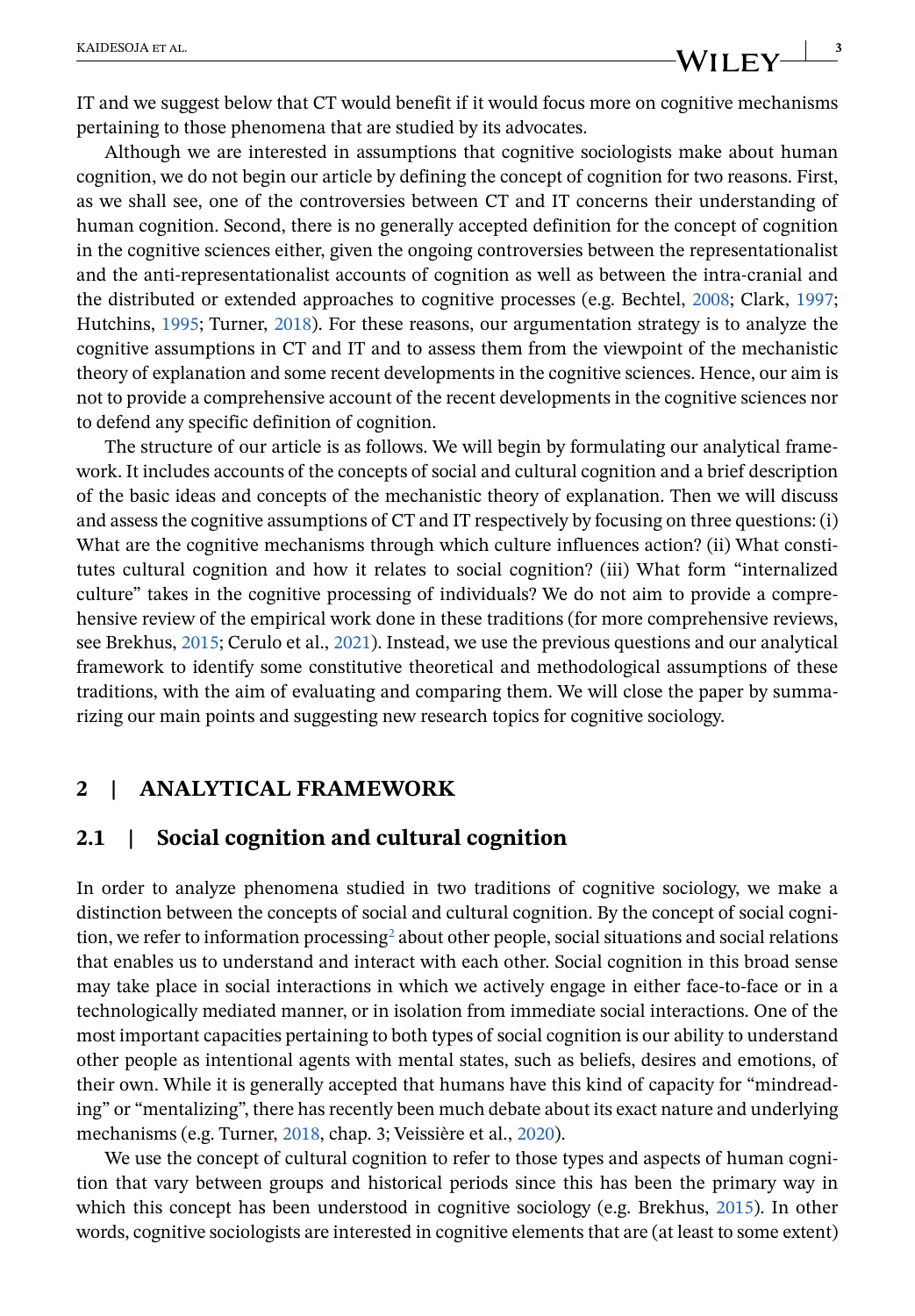shared by the members of one or more groups and that are different from the same kind of cognitive elements of other groups. In different approaches in cognitive sociology, cultural cognition has been assumed to include one or more of the following elements:

- 1. the contents of perceptions, memories, beliefs, classifications or mental representations (e.g. schemas, scripts, mental models or conceptual metaphors) that vary between cultural groups;
- 2. socially learned cognitive skills (e.g. skills for reading, writing and arithmetic), dispositions and habits;
- 3. heuristics, judgements and decision-making processes that depend on cultural commitments;
- 4. the cognitive affordances of artifacts (e.g. material signs, maps and texts) and culturally constructed material environments (e.g. assembly lines, supermarkets and classrooms)
- 5. conventions, norms and traditions that shape cognitive processes
- 6. the cognitive aspects of norms, institutions and rituals that vary between cultural groups.

The controversies surrounding the concept of cultural cognition concern the extent of which human cognition varies culturally, the relation between the concepts of cultural and social cognition, the extent of which people who belong to the same group share cognitive elements, and the location of cultural cognition. Hence, not all cognitive sociologists accept or analyze these all six types of cultural cognition and their controversies also relate to differences in the ways in which they understand the concept of culture (e.g. Lizardo, [2017\)](#page-18-1).

### **2.2 | Mechanistic theory of explanation**

According to the mechanistic theory of explanation, the primary way in which cognitive and social scientists explain phenomena is by developing models (broadly understood) of mechanisms that are responsible for the phenomenon of their interest — often in combination with enabling conditions and causally relevant contextual factors (e.g. Bechtel, [2008;](#page-17-4) Glennan, [2017;](#page-17-8) Hedström & Ylikoski, [2010](#page-18-2); Sarkia et al., [2020\)](#page-19-4). In this article, we employ Glennan's ([2017,](#page-17-8) p. 17; see also Illari & Williamson, [2012,](#page-18-3) p. 120) minimal account of mechanisms, according to which a mechanism for a phenomenon "consists of entities (or parts) whose activities and interactions are organized so as to be responsible for the phenomenon." The minimal account is not only compatible with the idea that mechanisms form hierarchies in the sense that lower-level mechanisms operate as parts of higher level mechanisms. It also applies to the most prominent definitions of cognitive (or mental) mechanisms (e.g. Bechtel, [2008](#page-17-4)) and social mechanisms (e.g. Hedström & Ylikoski, [2010](#page-18-2)) that are more detailed.

Scientists' main objective for developing mechanistic models is to represent mechanisms that underlie, maintain or produce the phenomena that they have empirically established in their research. When they use mechanistic models for explanatory purposes, scientists ultimately aim to answer how phenomena are generated in terms of their component entities and their organized activities and interactions (e.g. Bechtel, [2008;](#page-17-4) Craver & Darden, [2013;](#page-17-9) Glennan, [2017](#page-17-8)). This implies that mechanistic models used for explanatory purposes are not abstract and universal law statements or mere instruments for generating predictions about observable phenomena. Although scientists typically aim to make their mechanistic models more comprehensive over time, in particular experimental and quasi-experimental studies they may focus on explaining specific aspects of phenomena by posing contrastive explanatory questions that may include counterfactuals. In order to answer these questions, they often abstract away from those mechanism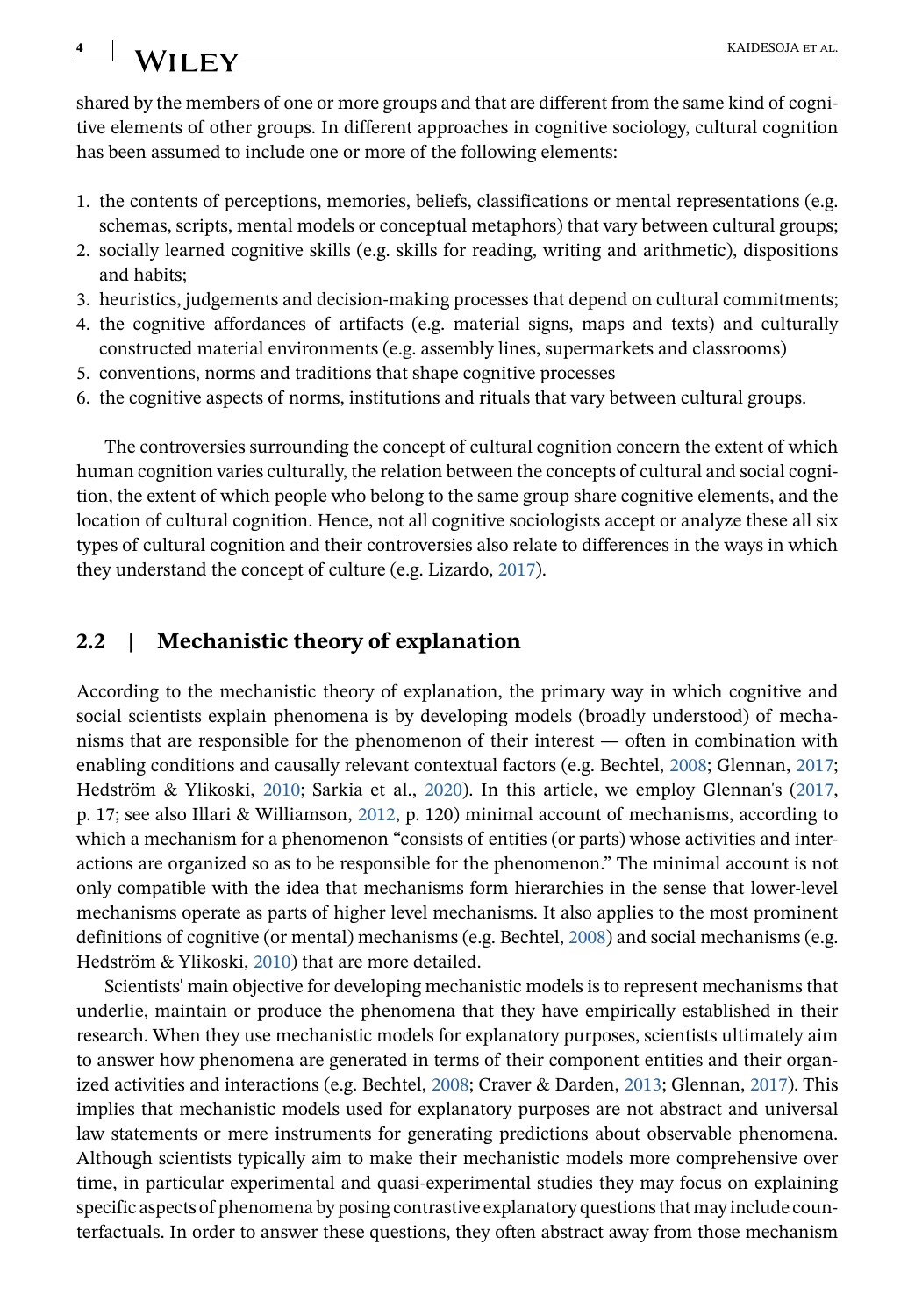## KAIDESOJA et al. **5**

parts that are causally irrelevant to the specific aspect of the phenomenon under study or make idealized assumptions about them. Hence, answering the contrastive questions of this kind does not require them to use a comprehensive mechanistic model although their explanatory studies presuppose the existence of the mechanism of interest. In any case, mechanistic models used for explanatory purposes are inherently multilevel, reflecting more or less abstractly and accurately the intersecting hierarchies of mechanisms in the world (e.g. Bechtel, [2008](#page-17-4); Glennan, [2017\)](#page-17-8). This means that mechanistic models by definition include at least a representation of the phenomenon to be explained and a (more or less comprehensive) representation of the mechanism that is responsible for the phenomenon. Mechanistic models in different research fields take many different forms, such as qualitative propositions, diagrams, equations or computational simulations.

We analyze and evaluate the cognitive and methodological assumptions of the cultural and interdisciplinary traditions in cognitive sociology by applying Craver and Darden's [\(2013](#page-17-9), pp. 31–34) distinction between three types of mechanistic models in terms of their degree of comprehensiveness. The least demanding are *black box sketches of mechanisms* that can be understood as placeholders for proper mechanistic models that have not yet been developed. As such, they may either mislead empirical research or guide it to fruitful directions, depending on whether the black box sketches help scientists in developing more demanding mechanistic models. The second type of mechanistic models consist of *gray box sketches of mechanisms* that identify some of their constitutive entities, activities and interactions but leave many gaps to be filled in by the subsequent research. One of their functions is to help scientists to develop new research designs and methods that would help to fill in the gaps of these models. Finally, *glass box schemas of mechanisms* are the most comprehensive mechanistic models that describe all entities, activities and interactions that are relevant for addressing the explanatory question how the phenomenon of interest is generated. They open up the black box underlying the phenomenon by showing the inner constitution and functioning of the mechanism responsible for the phenomenon in a specific environment. However, scientists' explanatory interests and pragmatic contexts are relevant for the evaluation of particular explanations since there are no perfect models that would serve equally well to all explanatory tasks (e.g. Sarkia et al., [2020\)](#page-19-4). In many research contexts, there are also trade-offs between the generality and comprehensiveness of specific mechanistic models that should be taken into account when these models are evaluated (e.g. Glennan, [2017,](#page-17-8) pp. 62–64). However, when we assess the two traditions of cognitive sociology, we assume that two indicators for the explanatory success of a research tradition are that its mechanistic models about specific phenomena become more accurate and comprehensive over time.

#### **3 | COGNITIVE AND METHODOLOGICAL ASSUMPTIONS IN COGNITIVE SOCIOLOGY**

With these conceptual distinctions in mind, we will now move on to analyze and evaluate the cognitive and methodological assumptions of the cultural tradition in cognitive sociology (CT) and the interdisciplinary tradition in cognitive sociology (IT). We will mostly focus on their answers to the three interrelated questions: (i) What are the cognitive mechanisms through which culture influences action? (ii) What constitutes cultural cognition and how it relates to social cognition? (iii) What form "internalized culture" takes in the cognitive processing of individuals?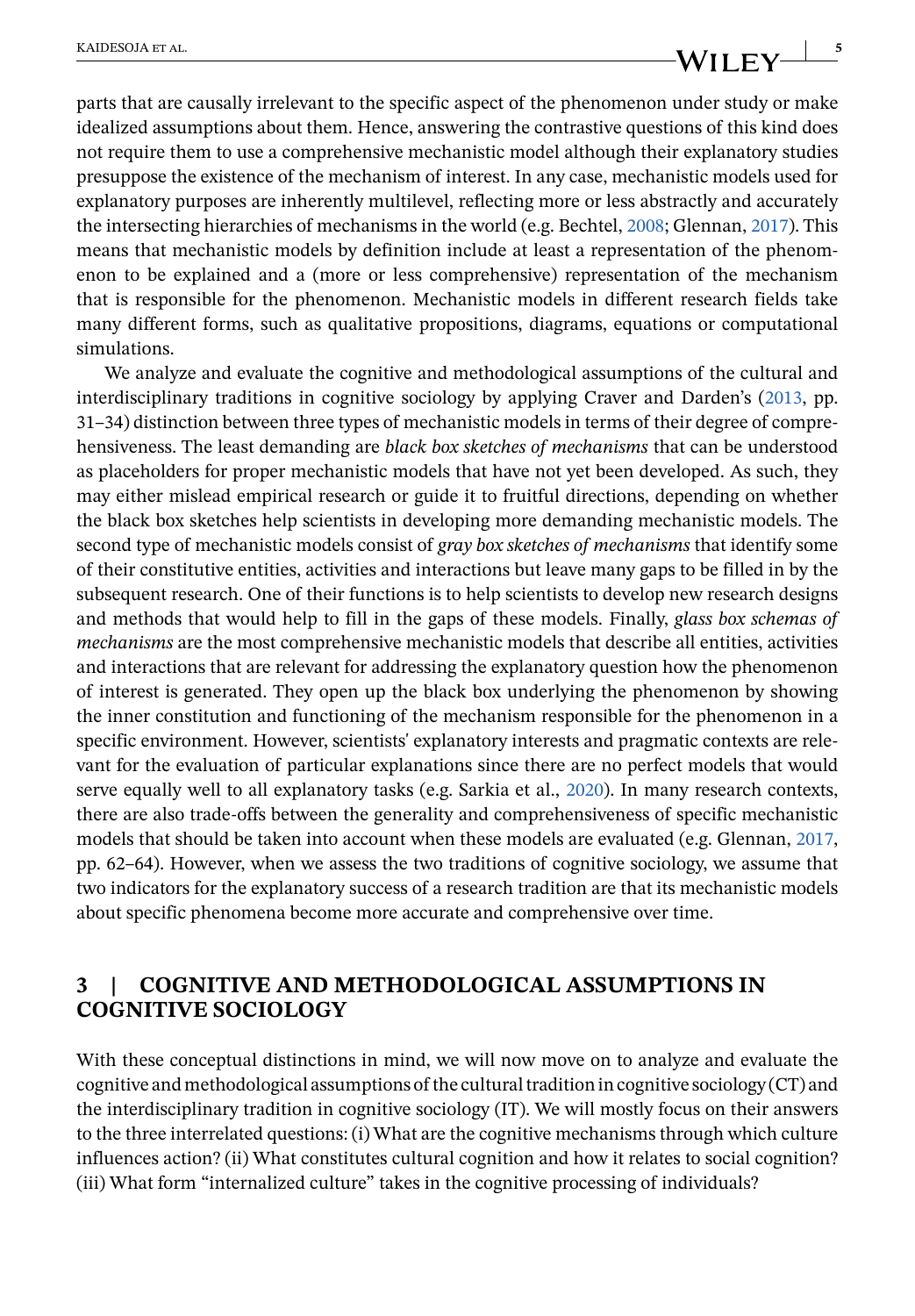### **3.1 | The cultural tradition of cognitive sociology**

The cognitive and methodological assumptions in CT stem from how its representatives see the division of labor between cognitive science and cognitive sociology. Following Zerubavel ([1997,](#page-19-1) [2019](#page-19-2)), cultural cognitive sociologists consider their work as conceptually and methodologically distinct, but complementary to cognitive science. Accordingly, they assume that cognitive science studies exclusively the universal foundations of human cognition by using experimental and computational methods. Hence, advocates of CT do not usually openly challenge the cognitive sciences, since they consider their research questions and methods different from those of cognitive scientists. Instead, they aim to complement cognitive scientific explanations by describing how the contents of mental representations or meanings vary across groups, cultures and historical periods, how they are shaped by social and moral norms, and how they guide the cognitive processes of the groups of individuals in their real-life contexts (e.g. Brekhus, [2007;](#page-17-0) Zerubavel, [1997](#page-19-1), pp. 21–22).

For a recent example, DeGloma [\(2015\)](#page-17-10) analyzed mnemonic battles related to child sex abuse, the Vietnam war and American slavery. His study identified a general pattern in these three cases in which mnemonic battles emerged when subversive agents began to "combat default (and relatively unseen) cultural and sociomental norms, whether those norms principally involved mechanisms of denial, moral coding or mnemonic closure" (DeGloma, [2015](#page-17-10), p. 182). DeGloma's ([2015,](#page-17-10) p. 183) conclusions highlighted the way in which cultural cognitive sociologists position themselves in relation to cognitive processes: "it is the underlying cultural forms – the patterns of memory and mnemonic battle – that determine how we relate to the past and how actors connect autobiographical memories to collective memory and, thereby, the self to community". In addition, Friedman [\(2013,](#page-17-11) p. 20) employed "a cognitive sociological approach, emphasizing the link between perception and cognition and highlighting the sociocultural organization of both" in a study on the social construction of sex. Applying Zerubavellian pattern analysis to her interview data, she argued that female and male bodies are socially constructed by perceptual processes that involve filtering and conventional classifications that are shared by groups of people. Interestingly, this kind of understanding of cultural cognition is also present in the recent research of Dan Kahan and his colleagues in the fields of risk perception and the psychology of law. Although not directly building on the sociological work of Zerubavel, Kahan has founded his theory of "cultural cognition" on a similar sounding view of the primacy of the cultural commitments to factual beliefs. According to this theory, different individuals interpret factual evidence in ways that reinforce their connections to those with whom they share a worldview (Kahan  $\&$ Braman, [2006\)](#page-18-4), which in turn affects their beliefs about the consequences of highly charged policies, such as those concerning gun control and environmental issues.

However, the cognitive assumptions of CT can be best analyzed by focusing on Zerubavel's [\(1997](#page-19-1)) account of how culture or society influences the ways in which people think as members of distinct thought communities. In the introduction to his influential textbook, *Social Mindscapes: An Introduction to Cognitive Sociology*, Zerubavel ([1997](#page-19-1), p. 15) writes that:

It is the process of *cognitive socialization* that allows us to enter the social, intersubjective world. Becoming social implies learning not only how to act but also how to think in a social manner. As we become socialized and learn to see the world through the mental lenses of particular thought communities, we come to assign to objects the same meaning that they have for others around us, to both ignore and remember the same things that they do, and to laugh at the same things they find funny.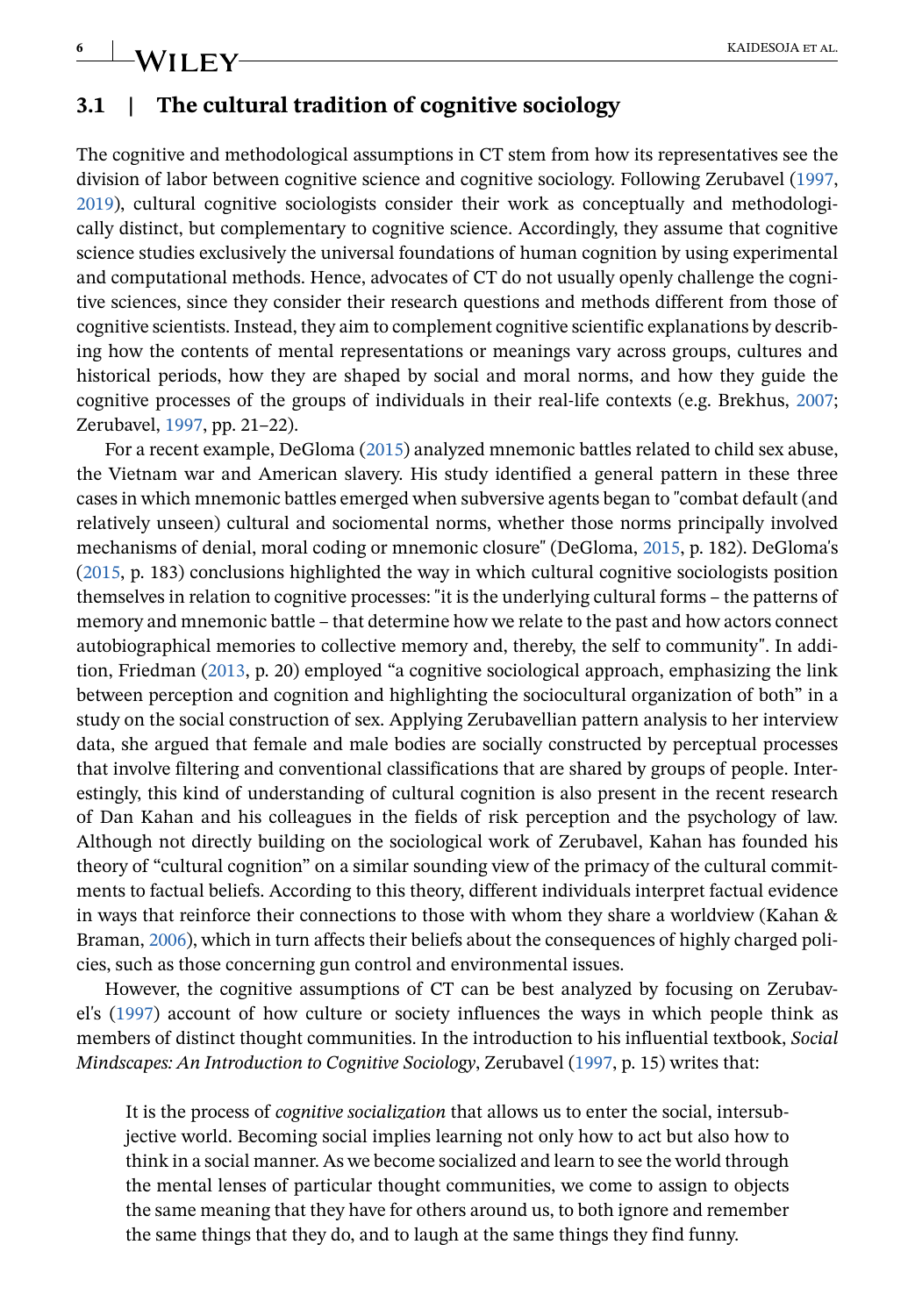## KAIDESOJA ET AL.  $\frac{7}{100}$

Learning to classify the world is perhaps the most important process in cognitive socialization according to CT. Zerubavel [\(1991,](#page-19-0) [1997](#page-19-0)) suggests that this process profoundly affects how we perceive the world and what we think and remember about it (see also Brekhus, [2007,](#page-17-0) p. 454). According to Zerubavel's [\(1997](#page-19-0), pp. 66–67) account, "[b]reaking up the world into discrete, quasi-insular mental chunks is accomplished largely through language" and the internalized categories of this "highly impersonal" language are conventional rather than natural. $3$  Hence, he contends that we should "avoid the tendency to reify the conventional islands of meaning in which we organize the world in our minds and to remember that the gaps we envision separating them from one another are purely mental" (Zerubavel, [1997](#page-19-1), p. 67; see also pp. 41–42). This means that internalized "[m]ental divisions as well as the entities they help to delineate have no ontological status whatsoever" (p. 67). Hence, the socially variable patterns of cultural cognition are constituted by those "conventional islands of meaning" that people internalize via their "primary cognitive socialization" in childhood and during their "secondary cognitive socialization" when they enter new "thought communities" or "cognitive subcultures" later in their lives (p. 19). Although some of Zerubavel's statements sound radical (e.g. a claim that internalized conventional categories shape how we perceive the world and a claim that entities mentally classified by using language have no ontological status), it is not entirely clear to what extent he regards the nature of reality and mind as socially or linguistically constructed, which is a typical feature in many works by social constructionists (Elder-Vass, [2012;](#page-17-13) Hacking, [1999](#page-17-14)).

Building upon the assumption that cultural cognition is a socially and linguistically constructed phenomenon that includes culturally variable perceptions, memories and thought processes, CT aims to identify and describe the socially variable patterns of cultural cognition by means of case studies and comparative research that mainly utilize qualitative methods (Brekhus, [2007\)](#page-17-0). Many cultural cognitive sociologists have also aimed to identify and unmask such conventional and contingent patterns of cultural cognition that are repressive but mistakenly treated as natural (or universal or normal) features of reality and, thereby, contributed to attempts to transform them into less repressive forms (Brekhus, [2015;](#page-17-1) Friedman, [2013](#page-17-11); Zerubavel, [1997\)](#page-19-1). For example, advocates of CT have focused on "the socio-mental process of lumping and splitting that allows us to experience a racialized world wherein 'islands of races' are socially carved and continually reified as such in relation to other 'islands of meaning'" (Brekhus et al., [2010](#page-17-15), p. 64). In this way, CT emphasizes the contingent and socially constructed nature of "races" that can be overcome by means of transforming the racializing classifications of people and the racist practices that are based on them. In addition, advocates of CT underline that modern societies are cognitively pluralist, by which they mean that people belong to many intersecting thought communities and, therefore, "think somewhat differently in different social contexts" (Zerubavel, [1997,](#page-19-1) p. 17). Examples of these thought communities include "churches, professions, political movements, generations, [and] nations" (Zerubavel, [1997](#page-19-1), p. 9).

#### **3.2 | Evaluation of the cultural tradition**

In our assessment, cultural cognitive sociologists have produced important descriptions of the culturally variable and historically contingent meanings that people rely on in their understanding of many social and historical phenomena. They have also posed important questions concerning how social and cultural norms guide thinking, actions and interactions of people in different cultural contexts. However, since CT has focused on "the ubiquitous role of language in our lives" (Zerubavel, [1997,](#page-19-1) p. 7) and "the sociomental conventions" that constitute the social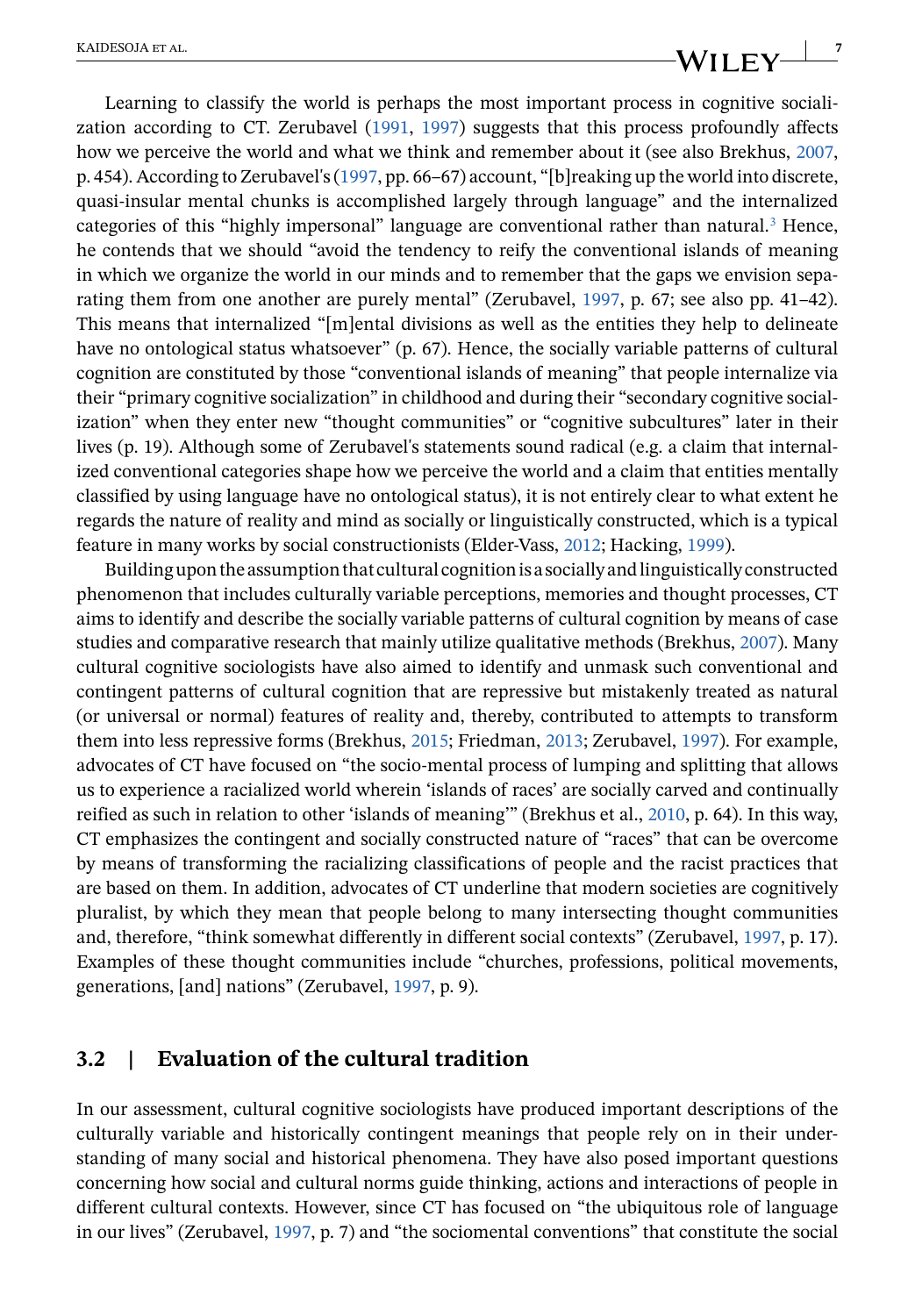patterns of cultural cognition, it has not adequately opened up the black box of the cognitive and neural mechanisms that underlie cognitive socialization and cultural cognition. This omission has limited the ways in which the advocates of CT have understood and explained particular cultural phenomena. For example, racist practices cannot be comprehensively explained by arguing that "races" are socially constructed by the linguistic classifications of racist thought communities that guide their members' thinking, actions and interactions. This is because social psychological studies have shown that racist attitudes may also be based on implicit cognitive biases that are not coded in linguistic format to our memories (e.g. Amodio & Devine, [2006\)](#page-17-16). Hence, CT cannot provide a satisfactory answer to all those research questions that it poses without extending its methodological repertoire to include methods developed in the cognitive sciences, such as implicit association tests and other experimental methods. In addition, CT has not adequately discussed empirical research in the cognitive sciences that is relevant to its claims regarding the extent of which language and culture influences perceptions, memories and thinking. In order to do this, Zerubavel's ([1997](#page-19-1)) and others highly abstract claims should be transformed into hypotheses that can be tested empirically.

The limitations and problems in CT's accounts of cognitive processes have also been addressed in Ignatow's [\(2007](#page-19-0)) and Lizardo's [\(2012,](#page-18-5) [2015](#page-18-6)) critiques of the cognitive assumptions of  $CT$ or, more generally, what Lizardo ([2015,](#page-19-0) p. 567) calls "the classical theory of culture and cognition". Ignatow's [\(2007](#page-19-0), pp. 120–124) arguments against CT draw on cognitive psychologist Barsalou's [\(1999\)](#page-19-0) critique of the traditional amodal approaches to cognition in the cognitive sciences. Ignatow's critique employs Barsalou's [\(1999](#page-17-17)) notion of transduction, which refers to a process in which the human mind is assumed to disconnect mental representations from those multimodal perceptual processes (i.e. processes that involve information acquired via different sense modalities, such as vision, hearing and touch) that give rise to these representations. Thereby, the idea of transduction implies that the mind forms "amodal symbols" that can be stored in longterm memory and processed independently of sensory experiences of embodied human beings (see Barsalou, [1999,](#page-17-17) pp. 578–580). Ignatow ([2007,](#page-19-0) p. 120) interestingly notes that the contents of mental representations of this kind are not only amodal but also arbitrary in Ferdinand de Saussure's sense, meaning that these "representations typically have arbitrary relations to entities in the world." Although Ignatow [\(2007](#page-19-0), p. 120) does not mention Zerubavel's work in this context, it is clear that CT forms a paradigmatic example of "cultural and cognitive sociology" that assumes the idea of transduction. Ignatow's ([2007](#page-18-7)) article reviews cognitive scientific critiques regarding transduction, according to which there is no empirical evidence for the existence of transduction nor a compelling account of the neural mechanisms that would link amodal representations with perceptions and actions of embodied individuals (see also Bechtel, [2008,](#page-17-4) chap. 5).

Lizardo's ([2012](#page-19-0), [2015](#page-19-0), see also [2017\)](#page-19-0) critique further develops some of Ignatow's [\(2007](#page-18-7)) and Turner's ([1994,](#page-19-7) [2002\)](#page-19-8) ideas. It is founded on the assumption that culture exists in two forms depending on whether it is externalized or internalized by individuals. External (or public) culture exists in the form of cultural products that are located outside the bodies of individuals. Internal (or personal) culture exists in the form of representations that are located within the minds of embodied individuals. Lizardo ([2015](#page-19-0), pp. 578–580) suggests that CT, following the classical theory of culture and cognition, assumes that both external and internal culture take the same form, which he describes by using the terms "cultural symbol" and "cultural meaning". Hence, CT's account of cognitive socialization presupposes that people internalize the contents of external cultural symbols and meanings that they are then assumed to share with other people in their cultural groups — or their "thought communities" to use Zerubavel's [\(1997\)](#page-19-1) terms. Lizardo ([2015,](#page-19-0) p. 578) argues that this account is based on "the metaphorical imagery of the (format-preserving)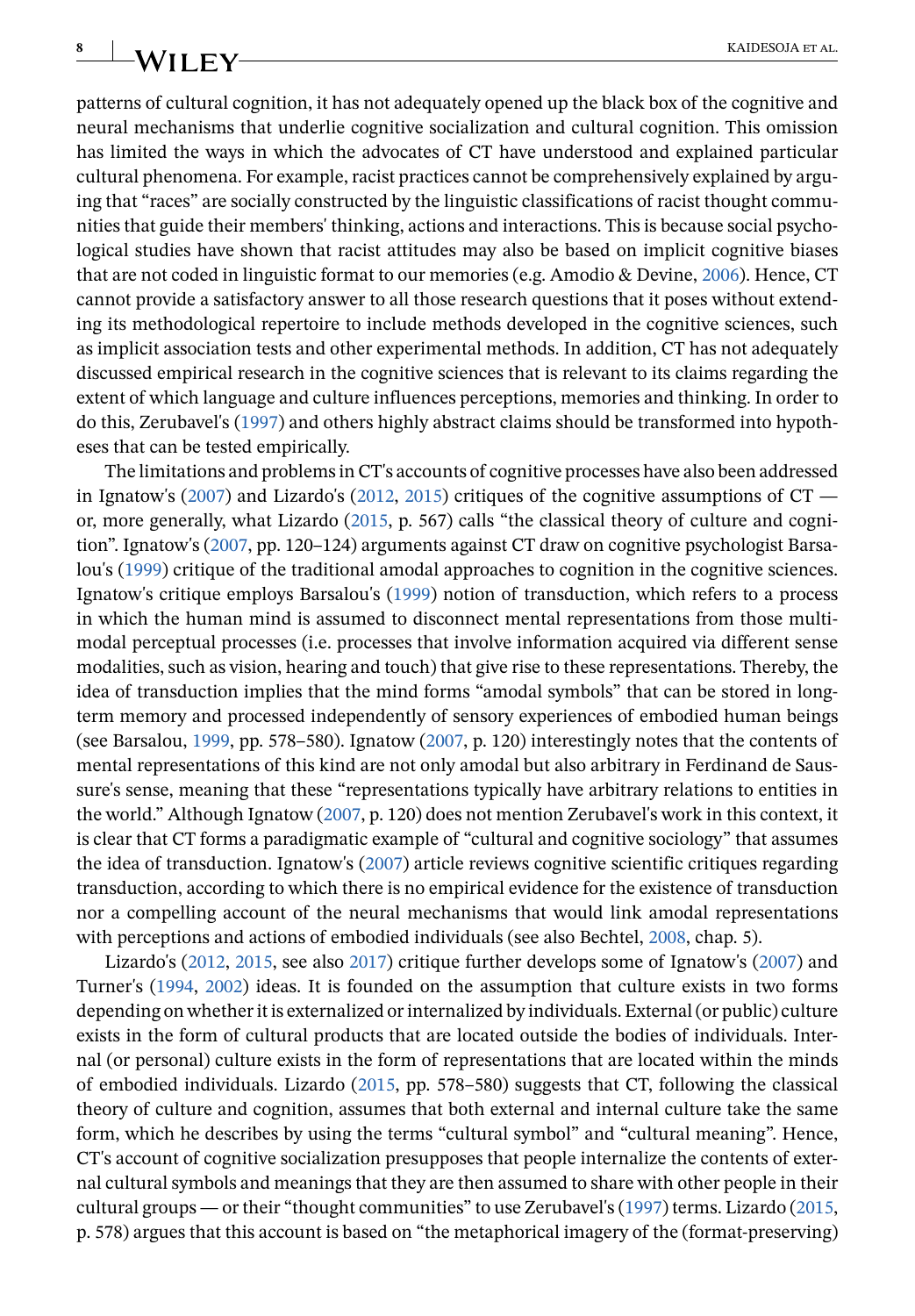## KAIDESOJA ET AL. **1990 - Participal Et al.** 1990 - Participal Property Control Control Control Control Control Control Control Control Control Control Control Control Control Control Control Control Control Control Control

'transfer' of objectified cultural contents (e.g., values, beliefs, propositions) from the external environment into the 'internal' environment of the person." In practice, this transfer is (often implicitly) assumed to happen through a naive learning process which involves "the re-creation of a copy of public culture within the cognitive environment of the actor" (Lizardo, [2015](#page-18-6), p. 578) whose final product is "the storage of some (systematic?) set of lingua form representations of external culture" (Lizardo, [2015,](#page-18-6) p. 578; also; Lizardo, [2017,](#page-18-1) p. 97). The problem with this view, according to Lizardo [\(2015](#page-18-6)), is that no plausible cognitive or neural mechanisms have been ever specified that would support this view and that it is entirely implausible from the viewpoint of embodied cognition (see also Ignatow, [2021;](#page-18-8) Martin, [2010;](#page-18-9) Turner, [1994,](#page-19-7) p. 1254).

In conclusion, CT's answers to the questions that we posed at the beginning of this section are the following:

- 1. Culture influences cognition through the processes of primary and secondary cognitive socialization and through the ways in which internalized culture shapes the actions and cognitive processes of people in their everyday-lives, but CT has not provided an account of the cognitive mechanisms operating in these processes.
- 2. Cultural cognition consists of the shared symbolic meanings of thought communities that are conventional and vary across groups, but its relation to social cognition is not specified.
- 3. Individuals internalize shared meanings of their thought communities, which are assumed to exist in the same amodal and arbitrary linguistic format whether they are internal or external to individuals.

The above discussions show that CT's account of cultural cognition and cognitive socialization is not only limited but also problematic when evaluated in the light of the mechanistic theory of explanation and embodied approaches to cognition. Its problems reflect cultural cognitive sociologists' assumption that their research can proceed without paying detailed attention to cognitive scientific research. This attitude has become increasingly difficult to sustain in recent decades when many cognitive scientists have begun to study not only the universal foundations of social cognition of individuals but also how social interactions and cultural processes shape cognitive phenomena (e.g. Hutchins, [1995](#page-18-0); Kaidesoja et al., [2019](#page-18-10); Karmiloff-Smith, [1996;](#page-18-11) Tomasello, [2019](#page-19-9)). However, we think that Zerubavel ([1997](#page-19-1)) was right when he emphasized the importance of the phenomenon of "cognitive socialization" for cognitive sociology since cognitive sociologists need to provide an account of how groups of people end up sharing cultural cognition.

#### **3.3 | The interdisciplinary tradition of cognitive sociology**

The differentiating feature of IT is that it aims to build a bridge between cultural sociology and the cognitive sciences. Its basic assumption is that the cognitive sciences could help cognitive sociologists open up the black box of cognitive mechanisms underlying cultural phenomena in a way that would advance sociological research on the relations between culture, cognition and action. Early debates in IT were motivated by Ann Swidler's [\(1986\)](#page-19-10) influential article in which she questioned, among other things, the Parsonian account of culture that assumes that people internalize coherent systems of values via socialization and that these internalized values then influence how they make choices between alternative ends. Swidler argued instead that culture forms a fragmented and incoherent tool kit that consists of "symbols, stories, rituals, and world-views, which people may use in varying configurations to solve different kinds of problem" (p. 273)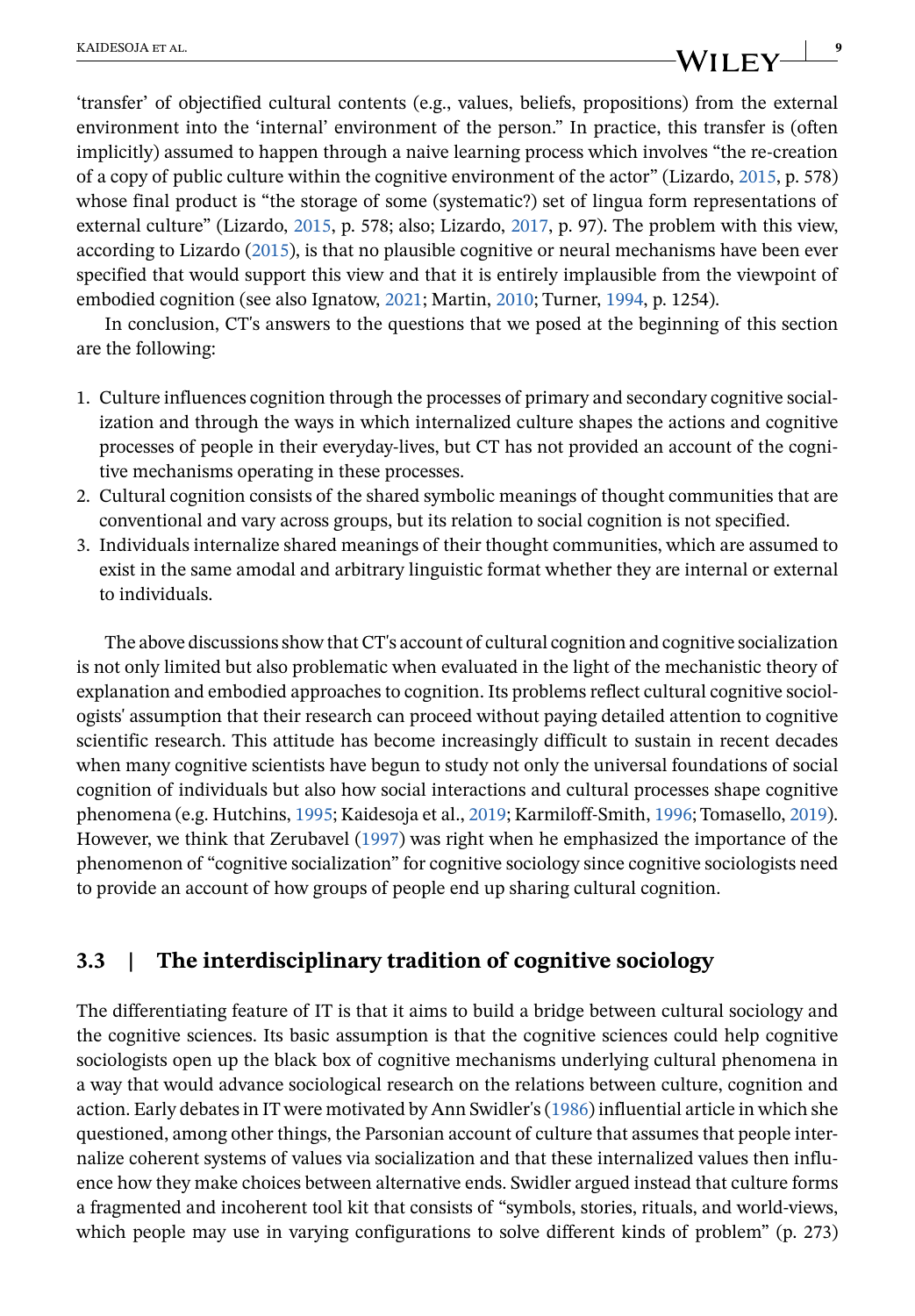and to construct strategies of action in a context-sensitive manner. In his review article, DiMaggio [\(1997\)](#page-17-2) defended Swidler's tool kit theory against Parsonian "latent variable model of culture" by addressing cognitive psychological and cognitive anthropological research on schemas that, he argued, provide a plausible cognitive mechanism through which people acquire, remember and process different tools of their cultural tool kit in particular contexts. He defined schemas as "knowledge structures that represent objects or events and provide default assumptions about their characteristics, relationships, and entailments under conditions of incomplete information" (p. 269) and argued that behavioral stability over time can be accounted in terms of "the cues embedded in the physical and social environment" (p. 267) of acting individuals that active or deactivate specific schemas. DiMaggio ([1997](#page-19-0), pp. 269–272) also discussed the cognitive scientific distinction between automatic (or implicit) and deliberative (or explicit) cognitive processes in a way that foreshadowed later dual-process models developed by cognitive sociologists.

However, it was not until the publication of Vaisey's [\(2009\)](#page-19-11) article that the concepts schema and dual-process model were incorporated into IT's empirical research on how culture influences action. His article was partly motivated by Swidler's ([1986\)](#page-19-10) and DiMaggio's ([1997](#page-17-2)) formulations and defenses of the tool kit theory of culture since Vaisey ([2009\)](#page-19-11) argued that they both failed to provide an account of culture that would explain how culture motivates actions and how people use culture to justify or rationalize their actions afterwards. In order to develop a comprehensive model of culture in action, Vaisey ([2009,](#page-19-0) pp. 1682–1687) combined social psychologists Jonathan Haidt's (e.g. [2001\)](#page-18-12) dual process model of moral judgements with Anthony Giddens' ([1984\)](#page-17-18) distinction between practical and discursive consciousness and Pierre Bourdieu's (e.g. [1984\)](#page-17-19) notion of habitus. Moreover, Vaisey [\(2009](#page-19-0), pp. 1685–1687) utilized the notion of cultural schema, borrowed from cognitive anthropologists Strauss and Quinn [\(1997](#page-19-12), chapter 3), to provide a cognitive mechanism through which culture influences moral actions of individuals. His key idea was that the internalized cultural schemas of a person are instances of implicit cognition that exist in the form of "deep, largely unconscious networks of neural associations that facilitate perception, interpretation, and action" (Vaisey, [2009](#page-19-11), p. 1686) and, thereby, provide a cognitive grounding for the person's habitus that explains relative stability and consistency of her actions. Hence, Vaisey's ([2009](#page-19-0), p. 1687) model of culture in action assumes that moral actions of individuals are primarily caused by their internalized cultural schemas that are implicit, while admitting that people are capable of providing all kinds of post-hoc rationalizations in order to justify their actions to themselves and others. These explicit discursive rationalizations and justifications only seldom identify the motivating causes of actions, which is the main reason why Vaisey ([2009,](#page-19-0) pp. 1687–1689) contends that interviewing methods are not very useful for developing or empirically testing explanations of action (for a similar view, see Martin, [2010](#page-18-9)). Swidler's ([1986\)](#page-19-10) and DiMaggio's [\(1997](#page-17-2)) mistake, according to Vaisey ([2009\)](#page-19-11), was that they failed to adequately address how implicit and relatively coherent cultural schemas of individuals motivate their actions even though the individuals' justifications for their actions tend to be highly context-dependent and incoherent over time and across different contexts.

Vaisey's ([2009\)](#page-19-11) model has been highly influential in IT although some of his views have also been criticized by other advocates of IT. The critiques have mainly addressed three issues. First, Vaisey's version of the dual process model has been regarded as problematically dichotomous in the sense that it does not pay enough attention to the interactions of implicit and explicit cognitive mechanisms in action-related cognition (e.g. Leschziner, [2019;](#page-18-13) Vila-Henninger, [2015;](#page-19-13) Winchester, [2016\)](#page-19-14). Second, his suggestion to use surveys to measure implicit cultural schemas has been widely criticized (e.g. Hunzaker & Valentino, [2019](#page-18-14); Leschziner, [2019;](#page-18-13) Miles et al., [2019](#page-18-15)). Third, Ignatow [\(2021,](#page-19-0) pp. 1256–1258) has recently argued that the dual process model, understood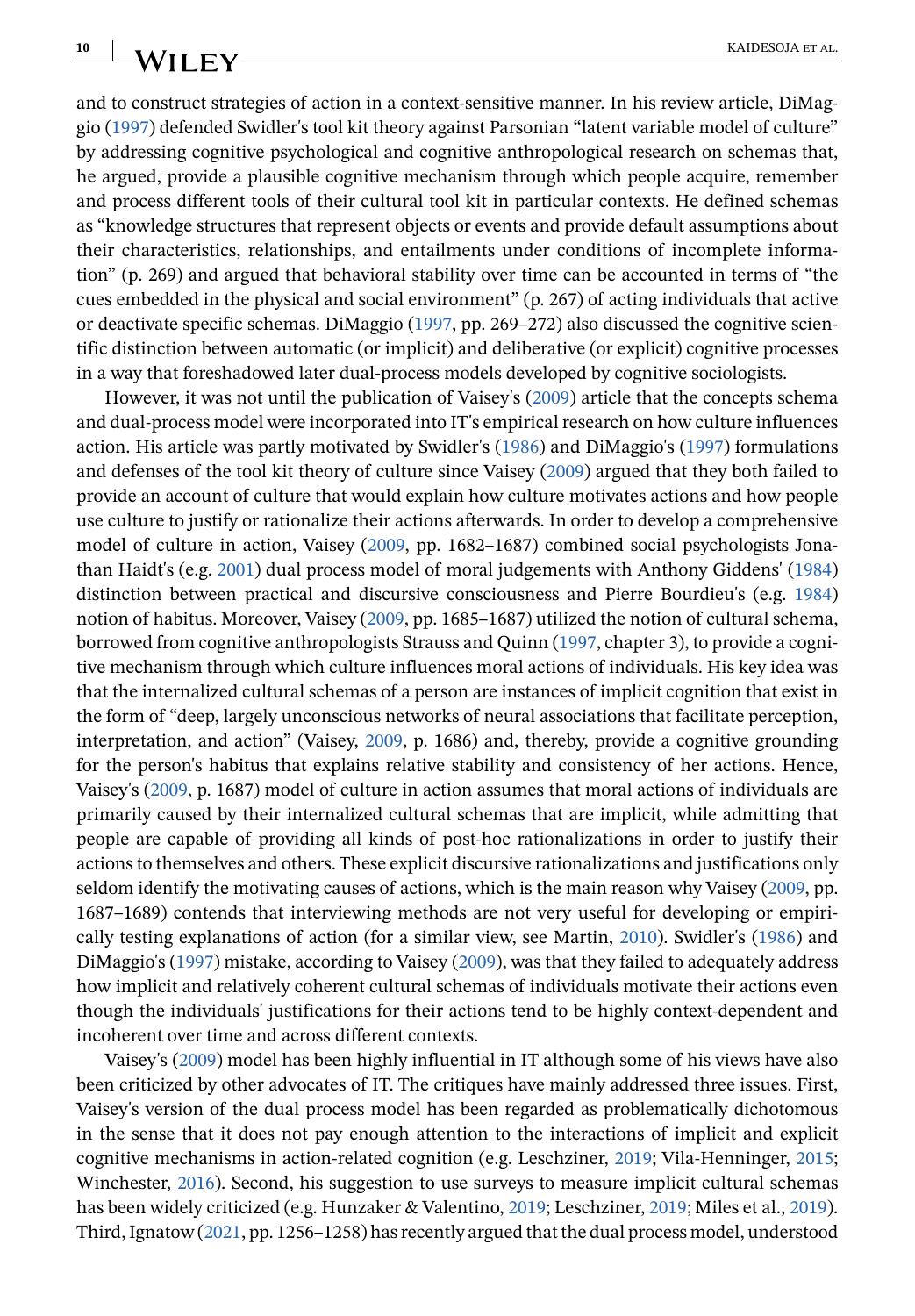as a general framework for cognitive sociological research, is not supported by empirical evidence produced in cognitive neuroscience using brain imaging nor evidence about brain anatomy and physiology although he does not deny that dual-process models regarding specific empirical

phenomena may still be useful for cognitive sociologists.

In order to address the two first critiques, advocates of IT have proposed more interactive versions of the dual process models of culture in action (e.g. Cerulo, [2018](#page-17-20); Leschziner & Brett, [2019;](#page-18-16) Vila-Henninger, [2015;](#page-19-13) Winchester, [2016](#page-19-14)), more elaborate accounts of cultural schemas (e.g. Boutyline & Soter, [2021\)](#page-17-21) or cultural models (Rotolo, [2021](#page-19-15)) and new methods for analyzing implicit cultural schemas (e.g. Hunzaker & Valentino, [2019;](#page-18-14) Miles, [2019](#page-18-17)). For example, some cognitive sociologists have been enthusiastic about the possibilities of Implicit Association Test (IAT) and Affect Misattribution Procedure (AMP) for researching implicit cultural schemas and utilized them in their empirical studies (e.g. Miles, [2019](#page-18-17); Miles et al., [2019](#page-18-15)). However, Hunzaker and Valentino ([2019\)](#page-18-14) remain skeptical about the possibility to use either surveys or IAT and AMP alone to measure relational cultural schemas. In order to better capture the relational nature of cultural schemas, they have developed a concept-association-based approach for data collection that they combine with various experimental and statistical methods to measure the cultural differences in the organization of cultural schemas in the minds of individuals. In a recent article, Boutyline and Soter [\(2021](#page-17-21)) draw from the cognitive sciences in order to specify the meaning of the concept of cultural schema. They propose a useful distinction between the functional, algorithmic and biological (or neural) accounts of cultural schemas that are not always clearly distinguished from each other in IT (Boutyline & Soter, [2021](#page-17-21), pp. 732–733). They suggest that cultural schemas at the functional level can be most fruitfully defined as "socially shared representations deployable in automatic cognition" (Boutyline & Soter, [2021](#page-17-21), p. 730) and discuss the possibilities and constraints of different methods for measuring cultural schemas at the algorithmic level. Taken as a whole, at least the specificity of the accounts of cultural schemas and the complexity of the methods for measuring them have increased since the publication of Vaisey's ([2009\)](#page-19-11) article.

A partly different stream of IT consists of those cognitive sociologists who have emphasized the embodiment of human cognition. For example, Gabe Ignatow [\(2007](#page-19-0), p. 115) synthesized embodied cognition approaches and recent work in the sociology of the body in order to argue that "greater recognition of the bodily foundations of culture and cognition can lead to promising new directions for cultural sociology" that would advance our understanding how culture influences action. In order to reorient cognitive sociology towards a multimodal understanding of knowledge and cultural cognition, Ignatow ([2007\)](#page-18-7) reviewed developments in embodied cognitive science, including Barsalou's (e.g. [1999](#page-19-0)) theory of perceptual symbols, Damasio's (e.g. [1994](#page-17-22)) work on the role of bodily emotions in reasoning and decision-making, and cognitive linguists' work on cultural models, image schemas, and conceptual metaphors (e.g. Lakoff & Johnson, [2003\)](#page-18-18). The methodological and theoretical ideas pertaining to these views have been further elaborated and employed in Ignatow's (e.g. [2009,](#page-19-0) [2015](#page-19-0), [2021\)](#page-19-0) more recent articles as well as in many other theoretical and empirical contributions of the advocates of IT (e.g. Cerulo, [2018,](#page-17-20) [2019](#page-17-23); Cerulo et al., [2021;](#page-17-6) Leschziner & Brett, [2019](#page-18-16); Rotolo, [2021](#page-19-15); Winchester, [2016\)](#page-19-14). For example, Ignatow ([2009\)](#page-18-19) combined qualitative and quantitative methods in order to study embodied metaphors used in on-line moral discourses in secular and religious internet support groups for overeaters. One of his findings was that metaphors pertaining to cleanliness and purity were used more often in discourses of the religious support group compared to discourses in the secural support group. Daniel Winchester ([2016](#page-19-14)) in turn used ethnographic methods to study embodied religious metaphors of Orthodox converts engaged in fasting. His central finding was that these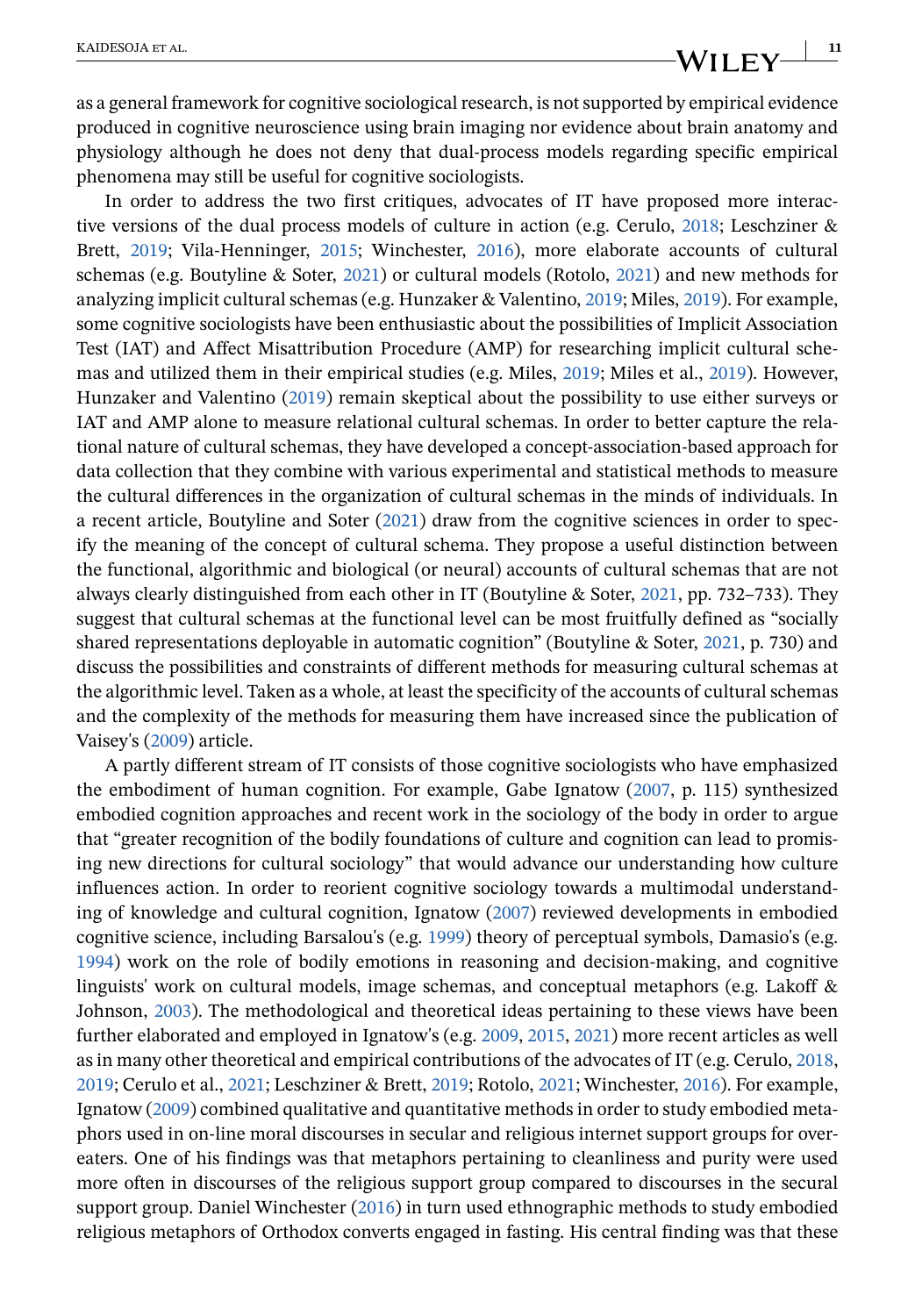converts linked their bodily experiences pertaining to food, hunger and appetite to more abstract religious concepts, such as soul, sin and religious virtue, enabling them to invest these abstract concepts with embodied metaphorical meanings that affected their actions.

The most ambitious theoretical application of the embodied approaches to cultural cognition can be found from Omar Lizardo's taxonomy of different forms of public and personal culture that he has developed in a series of recent articles (e.g. Lizardo, [2012](#page-18-5), [2015,](#page-18-6) [2017,](#page-18-1) [2021;](#page-18-20) Lizardo et al., [2020\)](#page-18-21). Lizardo's theoretical contributions are built upon the assumption that, while "external [or public] cultural symbols are bipolar couplings of form and meaning" (Lizardo, [2015,](#page-18-6) p. 597), it is embodied individuals who give meaning to external cultural symbols, not the other way around. In the embodied account, "the meaningful component of mental experience is primarily made up of repeated, embodied simulations over previous experiences" (Lizardo, [2015,](#page-18-6) p. 579) and the meanings of linguistic and other abstract symbols are thereby explained by grounding them in the experiences of embodied individuals (Lizardo, [2015](#page-18-6), p. 579; see also; Ignatow, [2015](#page-18-22); Lizardo, [2021\)](#page-18-20). This means that people are assumed to "internally reconstruct" the meanings of external (or public) symbols and the contents of their conversation partner's utterances (Lizardo, [2021\)](#page-18-20). In addition to providing an embodied account of public cultural meanings, Lizardo ([2017](#page-19-0), [2021\)](#page-19-0) has proposed a distinction between declarative and non-declarative personal culture in order to systematize analytical concepts used by cognitive and other cultural sociologists. The basic idea of this distinction is that declarative culture is encoded in long-term memory in the form of propositions that can be expressed by using language while non-declarative culture is encoded in the form of multimodal and multidimensional networks of associations and embodied skills that cannot be linguistically expressed. Lizardo ([2017](#page-18-1)) argues that these differences in encoding reflect differences in the ways in which these two forms of culture are acquired, since non-declarative culture (e.g. a skill of riding a bicycle) is acquired slowly through many bodily exposures and training episodes while symbolically mediated declarative culture (e.g. a proposition that the earth revolves around the sun) is acquired through conscious learning that usually happens much more rapidly than learning of non-declarative culture.

Furthermore, to explain institutionalized and ritualized forms of social action, Lizardo ([2015,](#page-19-0) p. 580) invokes the potential of cultural symbols to provide external scaffolding for embodied actors that allows them to coordinate their actions and interactions over time, but unlike Clark [\(1997](#page-19-0), pp. 179–218), he interprets these scaffoldings in non-cognitive terms. Lizardo and Strandt [\(2010](#page-18-23), p. 209) explicate this interpretation by stating that "cognitive processes must have a concrete location and cannot float around unmoored outside of the person's skin." It seems to us that this commitment, according to which cognition must be located within "the person's skin", explains why Lizardo et al. [\(2020](#page-19-0), p. 5) subscribe to the psychoneural identity hypothesis according to which "states and processes potentially describable in psychological language are (type) identical to states and processes describable in neural language". However, it should be noted that they combine this view with the notion of "wide realization" which they describe as "the idea that a complex interplay of both brain-bound and extracranial processes contribute to generate the core socio-cultural phenomena, in particular, those dependent on social interaction, material artifacts, and the intersubjective coupling of multiple agents" (p. 6). The notable feature of this view is that it seems to water down the original idea of extended mind and distributed cognition since intracranialists do not have to deny this type of wide realization of *socio-cultural* phenomena. By contrast, the debate concerning extended mind and distributed cognition have mostly concerned the question of whether *the cognitive processes and mechanisms underlying cultural cognition* can have components that are located outside the person's skin. It seems to us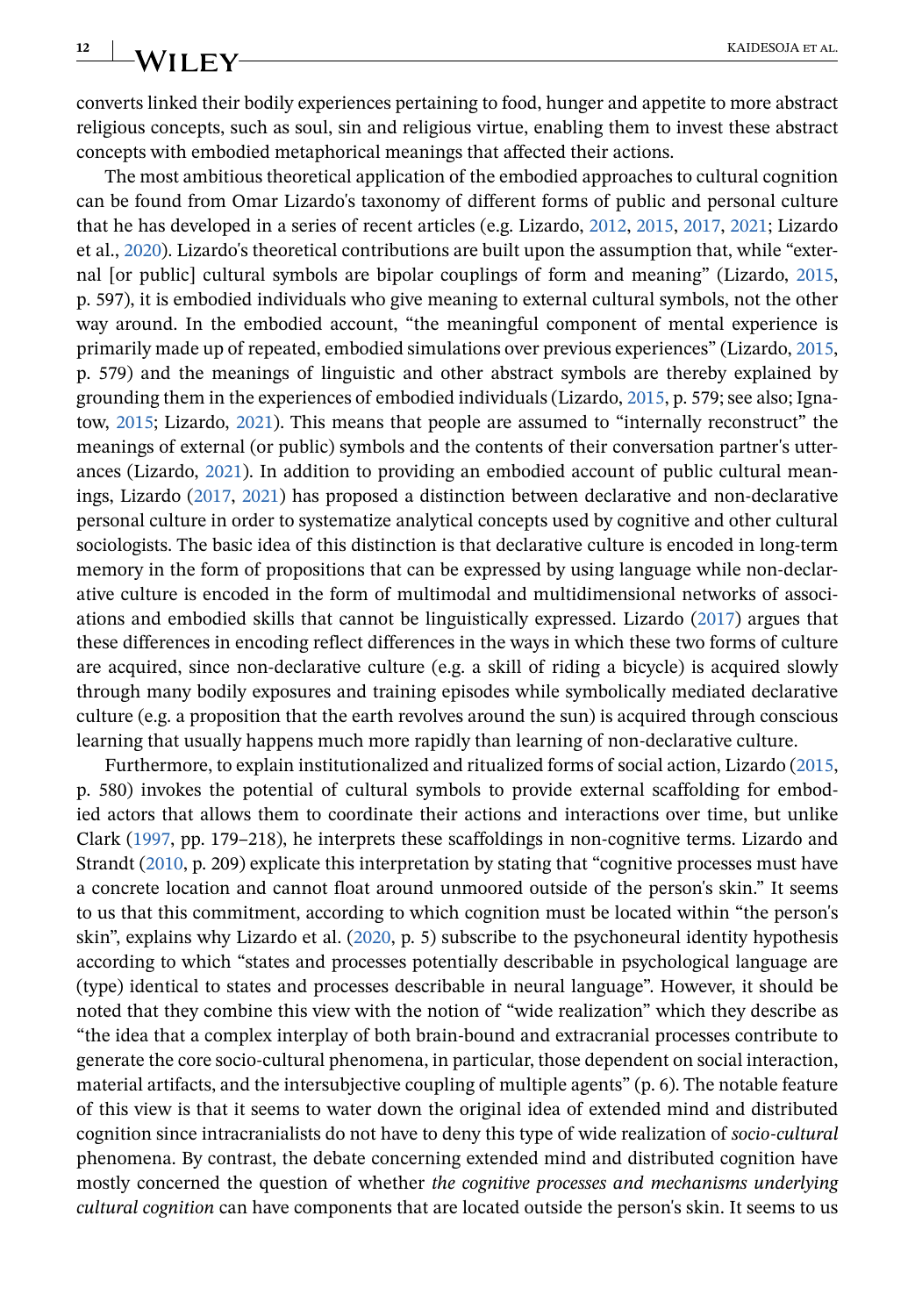KAIDESOJA ET AL.  $\frac{13}{2}$ 

that Lizardo and his colleagues' answer to this question is negative. We will soon come back to the implications of this view.

#### **3.4 | Evaluation of the interdisciplinary tradition**

We think that interdisciplinary cognitive sociologists have brought fresh theoretical ideas about cognitive mechanisms to cultural sociology from the cognitive sciences and suggested important corrections to CT's and many other cultural sociologists' problematic assumptions about cognition. From the perspective of mechanistic explanation, IT has also been a progressive research tradition in the sense that its assumptions about cognitive mechanisms have become more accurate and comprehensive over time and it has corrected problematic methodological assumptions. However, we think that there are still certain challenges and limitations in IT's accounts of cognitive mechanisms and cultural cognition.

First, many of interdisciplinary cognitive sociologists' accounts of cognitive mechanisms remain somewhat limited, reflecting their selective focus on the specific research programs in cognitive psychology and embodied cognition. Their models about cognitive mechanisms through which culture influences actions are typically gray box sketches rather than glass box mechanism schemas, since they do not specify the nature of mental representations in detail nor do they identify the material components and temporal stages of cognitive mechanisms. For example, Vaisey's ([2009\)](#page-19-11) dual-process model and many of its variations are cases in point, since, as also Boutyline and Soter [\(2021](#page-17-21)) argue, these models define cultural schemas in different, partially incompatible and to some extent ambiguous ways. The components of the cultural schema mechanism may be described in different models in terms of their functional roles in actions of individuals, in terms of information processing algorithms that govern their operations, or in terms of neural processes that realize these operations without clearly separating these descriptions from one another (Boutyline & Soter, [2021](#page-17-21)). However, these limitations and ambiguities are sometimes obscured by the terminology used by the advocates of IT, since they may refer quite loosely to neural mechanisms (e.g. Cerulo, [2010\)](#page-17-24) even though the mechanistic models they discuss assume either a functionalist account of cognition or be based on the networks of artificial neurons that provide an algorithmic model of cognitive mechanisms. In addition, there seems to be confusion about whether, or in what sense, cultural schemas are representations. For example, Boutyline and Soter ([2021,](#page-19-0) p. 737) suggest that cultural schemas are representations in the symbolic sense while Vaisey ([2009](#page-19-11)) and his followers deny precisely this account when they emphasize the implicit nature of cultural schemas. In order to avoid conceptual inaccuracies of this kind, IT should pay more attention to the diversity of competing definitions, models and research programs in the cognitive sciences.

Second, Vaisey's ([2009](#page-19-11)) and his followers dual-process models of culture in action and the idea of culturally variable embodied metaphor (e.g. Ignatow, [2007](#page-18-7); Rotolo, [2021;](#page-19-15) Winchester, [2016\)](#page-19-14) assume that groups of individuals have acquired or internalized the same implicit cultural schemas and embodied metaphors through social learning during their cognitive development. However, these authors have not provided detailed models about cognitive and developmental mechanisms operating in these social learning processes (however, see Lizardo, [2017,](#page-18-1) [2021;](#page-18-20) Cerulo et al., [2021\)](#page-17-6). This is a serious problem since for example Turner [\(1994, 2002](#page-19-0)) has criticized practice theories in the social sciences for their postulation of the implicitly learned cognitive dispositions, presuppositions, schemas and frameworks shared by groups of people, while failing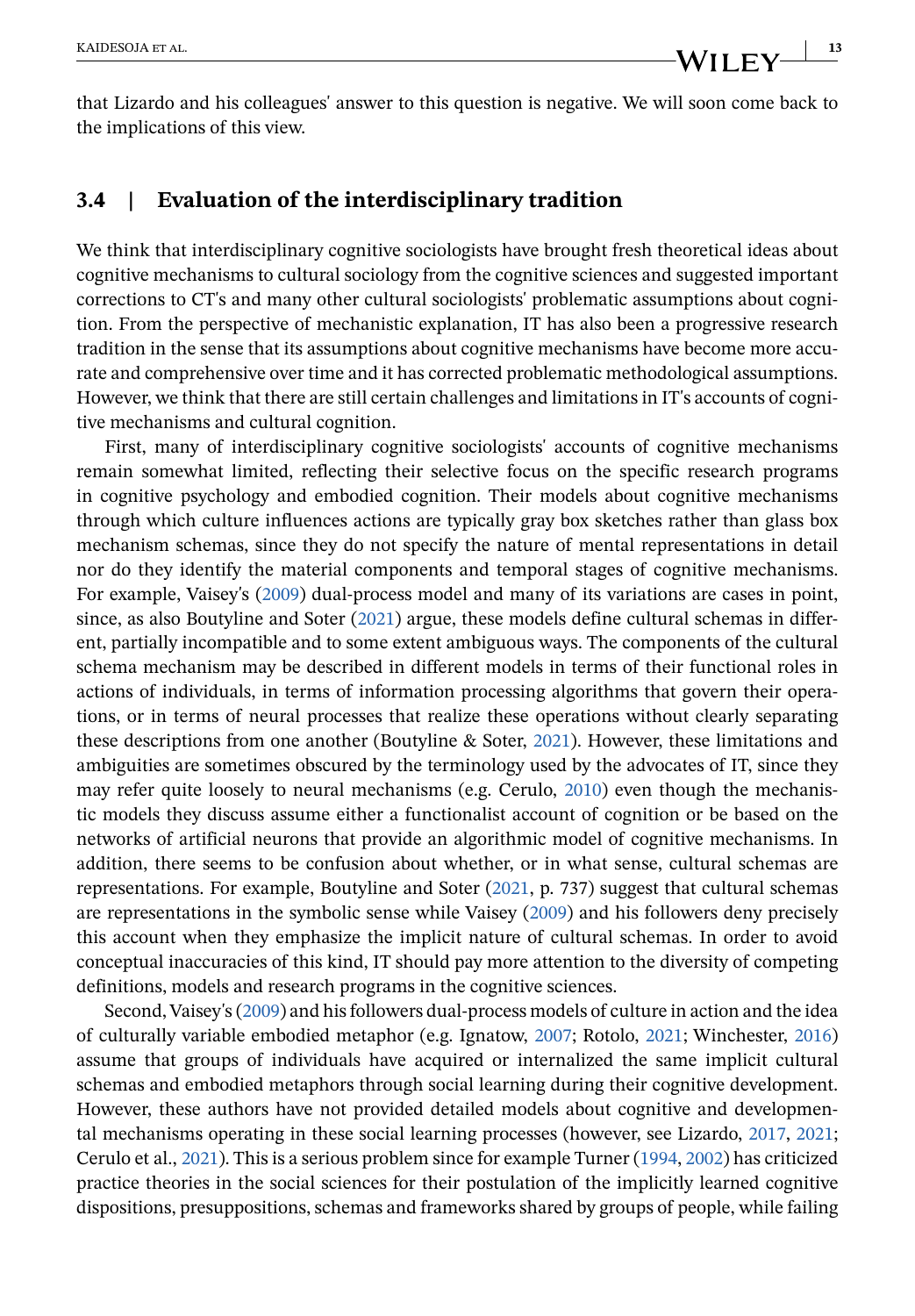**14 WII FY** KAIDESOJA ET AL.

to specify any plausible and reliable cognitive mechanism through which their implicit social learning or transmission could happen.

Lizardo ([2007](#page-18-24)) has answered Turner's [\(1994](#page-19-7)) critique by arguing that the mirror neuron system provides a direct neurocognitive mechanism that allows for implicit transmission and sharing of implicit cultural cognition for embodied individuals. Lizardo's ([2007,](#page-19-0) p. 343, italics in the original) argument implies that "*any social setting that acts directly upon the body for a given collective will necessarily result in the sharing of similar 'practical presuppositions' of the world*." In other words, groups of embodied individuals end up sharing the same practical skills, implicit dispositions and implicit representations in specific social settings since they implicitly acquire them by directly simulating other group members' actions. Embodied simulations of this kind are, according to Lizardo [\(2007](#page-19-0), pp. 327–346), enabled by the operations of the mirror neuron systems. Lizardo [\(2007\)](#page-18-24) takes his argument to provide a conclusive defense of the social practices theories that repudiates Turner's ([1994](#page-19-0), [2002\)](#page-19-0) critiques (cf. Cerulo et al., [2021](#page-17-6), pp. 65–66; Lizardo, [2017](#page-18-1), [2021](#page-18-20)).

However, Turner ([2007\)](#page-19-16) has responded Lizardo's defense by arguing that the mirror neuron system provides a neural mechanism underlying *universal* social cognition that cannot perform the transmitting functions that Lizardo ([2007\)](#page-18-24) ascribes to it. Turner's [\(2007\)](#page-19-16) main point is that the discovery of mirror neurons provided a plausible answer for explanatory questions concerning the universal ways in which humans understand each other's actions that should be distinguished from the issues pertaining to the transmission of the collective cognitive elements, such as habituses, practical skills, schemas, presuppositions, and the like (Turner refers to these all by using the term "practice"), that vary culturally and are shared by groups of individuals:

Mirror neurons are shared by the perceptual and action systems [of particular individuals]. The question what is [socially] shared with other organisms is a separate question. If what is shared is the Kantian manifold, i.e. some universal set of starting points, such that the act of grasping, [the mirror neuron literature provides] an argument to that underlying semantic content is a set of given starting points that are [universally] shared. But this reasoning doesn't help with practices, which are by definition not universal, or with concepts, which is a more salient issue for this literature, with similar implications. (Turner, [2007](#page-19-16), p. 362, p. 362)

Hence, according to Turner ([2007](#page-19-0), p. 367), contemporary cognitive science shows that human beings are "powerful emulators and simulators who are particular good at using simulation to fill in missing data", especially about other people and their actions. But Turner [\(2007](#page-19-16)) maintains that these facts, contra Lizardo's ([2007\)](#page-18-24) claims, do not support the assumption that an embodied individual would be able to implicitly acquire an implicit cognitive element (e.g. a specific class habitus) that is assumed to be socially shared by the members of a particular group (e.g. a working class) by simply perceiving and simulating other members' actions. By contrast, social learning of practical skills, habits and abstract concepts for Turner [\(1994,](#page-19-7) [2007](#page-19-16)) is an error-prone, unreliable and slow process that involves feedback (cf. Boutyline & Soter, [2021](#page-17-21)). This makes idiosyncratic learning histories of individuals relevant for explaining the cognitive similarities and differences of individuals. Turner's [\(2007,](#page-19-0) pp. 353–354) critique also highlights the problem of making inferences about implicitly shared cognitive elements on the basis of observable behavior of individuals, since this type of inferences are always underdetermined by the available observational data. This means that similar behaviors of individuals could be generated by different learning histories and, therefore, the claim that they are *necessarily* generated by the socially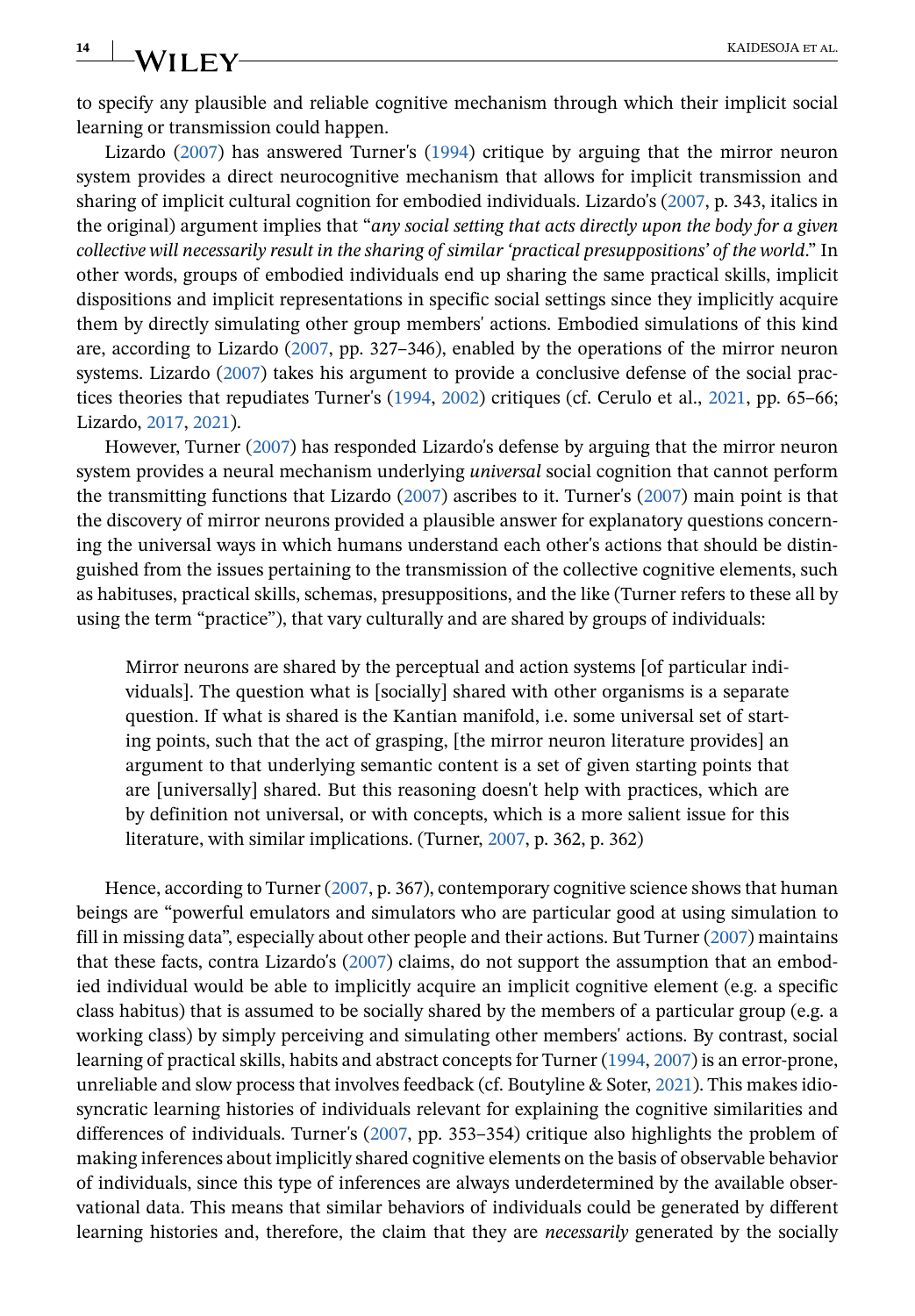shared and implicit presuppositions, or some other social shared cognitive elements postulated in practice theories, is not true.

In our view, the debate concerning the mirror neuron systems shows at least that the advocates of IT should specify how they see the relation between social and cultural cognition. Furthermore, in order to specify their ideas about how cultural cognition is socially learned, they could consult recent research in developmental psychology that has addressed the cognitive development of individuals, including the social learning mechanisms that operate in the cognitive development of cultural cognition (e.g. Karmiloff-Smith, [1996](#page-18-11); Tomasello, [2019\)](#page-19-9). Some recent articles have taken first steps into this direction (e.g. Cerulo et al., [2021;](#page-17-6) Lizardo, [2017](#page-18-1), [2021\)](#page-18-20). For example, Lizardo's ([2021\)](#page-18-20) distinctions between the processes of socialization, internalization and enculturation seem to provide useful conceptual tools to address these issues but more work is still required. In addition, one could ask whether people can share cognitive elements that are partially located outside their skins. This question brings us to our final point.

Third, many advocates of IT have accepted Lizardo's ([2017](#page-18-1)) distinction between declarative and non-declarative personal culture, which can be understood as two forms of cultural cognition. However, it is not clear whether or to what extent advocates of IT accept the idea that cultural cognition may also be located in the *cognitive* affordances of artifacts and material environments. By cognitive affordances, we refer to those relational properties of artifacts and material environments that allow people with suitable cognitive skills to use them as external representations that help them to perform cognitive tasks (e.g. Hutchins, [1995](#page-18-0)). Many advocates of IT tend to downplay the importance of the cognitive affordances of this kind since they seem to assume that all components of cognitive mechanisms are necessarily located within individuals' skins (Norton, [2020\)](#page-19-17). This is somewhat surprising since distributed cognitive mechanisms have been systematically theorized and empirical studied in ecological psychology, cognitive anthropology and cognitive archeology since 1990s (e.g. Hutchins, [1995](#page-18-0); Malafouris & Renfrew, [2010;](#page-18-25) Norman, [1993\)](#page-18-26). These studies have relied mostly on ethnographic methods in order to show that the affordances of cognitive artifacts (e.g. navigation charts, physical scale models or diagrams) that are the objects of joint attention for many people at the same time (and in this sense "socially shared") are important components of their materially and socially distributed cognitive mechanisms. The cognitive affordances of artifacts and culturally designed material environments also provide important developmental scaffolds for learning cognitive skills, such as writing, reading, navigation and arithmetic. More recently, the concept of affordance has also been incorporated into a predictive processing framework in cognitive neuroscience that aims to account for cultural cognition (e.g. Veissière et al., [2020](#page-19-6)). An interesting issue with respect to cognitive sociology is the question of to what extent outsourcing (or offloading) cognition to cognitive artifacts, information processing technologies and culturally built material environments saves us from the need to form detailed internal representations about our environments. It seems to us that distributed cognitive mechanisms have become more important to understanding of cultural phenomena as our societies have become more impregnated by information processing technologies.

In conclusion, we summarize the previous discussion by describing IT's answers to the three questions that we posed above. Since the two main empirical research programs in IT provide slightly different answers to these questions, we describe their answers separately. However, we admit that these programs are partially overlapping and that their answers may be complementary rather than contradictory.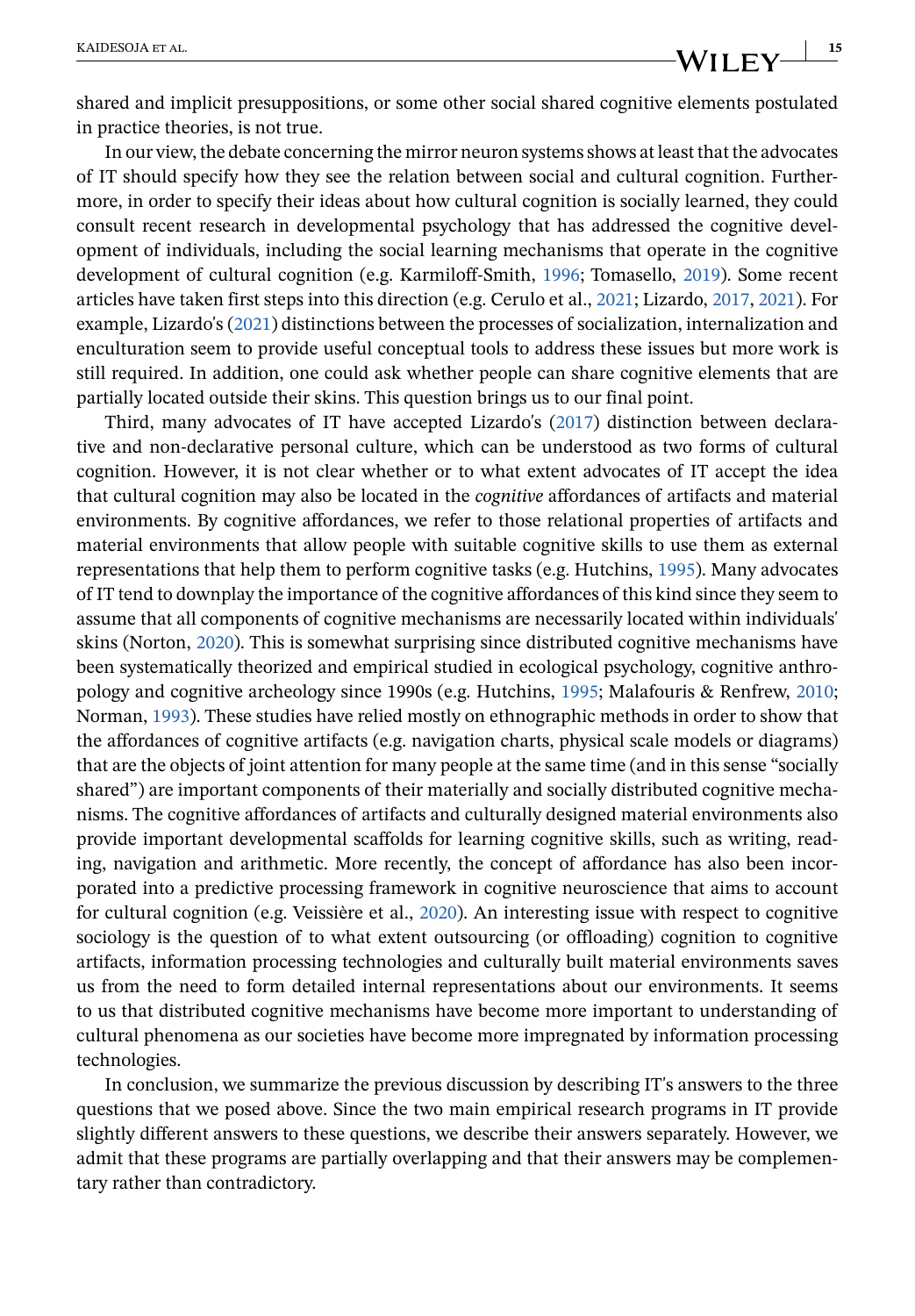**16 WII FV KAIDESOJA ET AL.** 

### **3.5 | The dual-process research program**

- 1. Culture influences action via two different types of cognitive mechanisms. The first is implicit cultural schemas that are socially learned and the second is conscious shaping of the explicit discursive accounts that people use to justify their actions.
- 2. Cultural cognition comes in two forms, implicit and explicit, and the most important element of implicit cultural cognition consists of cultural schemas. The relation between cultural and social cognition is not specified.
- 3. Internalized culture takes two forms, implicit and explicit, whose relations are described differently in different models.

#### **3.6 | The embodied metaphors research program**

- 1. Culture influences action through conceptual metaphors that utilize socially mediated experiences of embodied individuals in order to provide meanings for abstract concepts that are shared by the groups of individuals.
- 2. Cultural cognition consists of embodied conceptual metaphors that vary between groups. The relation between cultural and social cognition is not specified.
- 3. Internalized culture takes the form of embodied conceptual metaphors that vary between groups.

#### **4 | CONCLUSION**

In this article, we analyzed the cultural and the interdisciplinary tradition of cognitive sociology and evaluated their cognitive and methodological assumptions from the perspective of the mechanistic theory of explanation and some recent developments in the cognitive sciences. We have collected our main results in Table [1](#page-16-1). Our contention is that the interdisciplinary tradition is more promising, since its models about cognitive mechanisms have become more accurate and comprehensive over time. This tradition has also been methodologically innovative and included critical reflections about the methods used in cognitive sociology and, more generally, in cultural sociology. By contrast, the theoretical and methodological ideas of cultural tradition have not developed much since Zerubavel's [\(1997](#page-19-1)) textbook that largely synthesized earlier work in the sociology of knowledge and social constructionism. Since the cultural tradition has continued to keep distance from the cognitive sciences, it has not been able to open up the black box of cognitive mechanisms that are assumed by its theories. Moreover, as have been argued by the advocates of interdisciplinary tradition, the central problem in cultural tradition is that its basic cognitive assumptions are not compatible with the recent developments of the cognitive sciences that have increasingly addressed the embodied, social and cultural aspects of human cognition. This is not to deny that cultural cognitive sociologists have provided important empirical descriptions of various cultural phenomena.

However, we also argued that there are certain conceptual inaccuracies and limitations in the interdisciplinary tradition. First, we noted that models about cognitive mechanisms in the interdisciplinary tradition can be characterized as gray box mechanism sketches rather than glass box mechanism schemas. Second, we argued that the interdisciplinary tradition has not yet provided a satisfactory account of the social learning and developmental mechanisms through which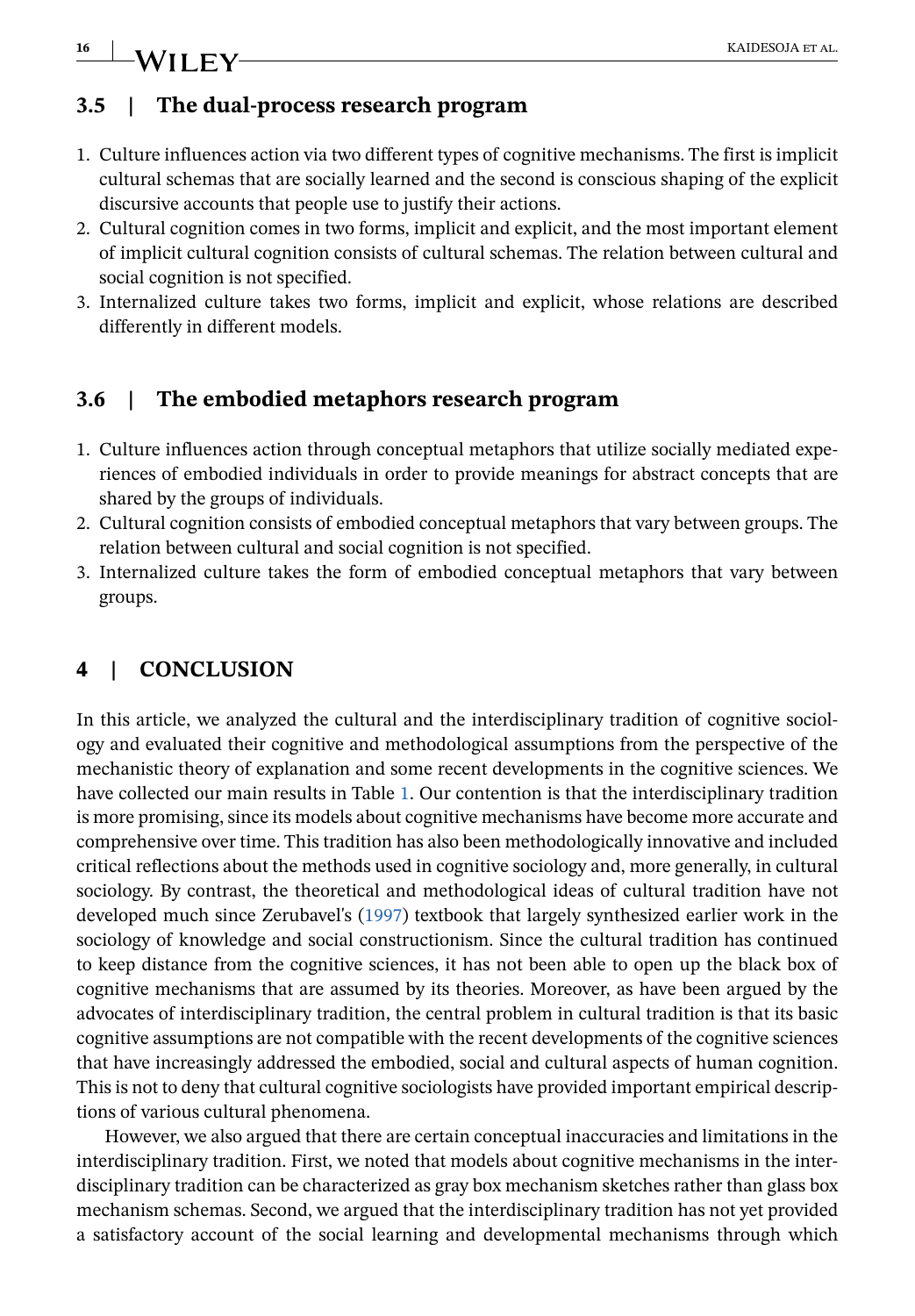|                             | <b>Evaluation of the</b><br>models about cognitive<br>mechanisms                      | <b>Significant problems</b><br>and unsolved questions                                                                                                                                                                                                                                                                                         | <b>Avenues</b> for<br>improvement                                                                                                                                                                         |
|-----------------------------|---------------------------------------------------------------------------------------|-----------------------------------------------------------------------------------------------------------------------------------------------------------------------------------------------------------------------------------------------------------------------------------------------------------------------------------------------|-----------------------------------------------------------------------------------------------------------------------------------------------------------------------------------------------------------|
| Cultural tradition          | Black box sketches and<br>no serious attempts<br>to increase their<br>transparency    | Black box sketches<br>of cognitive<br>mechanisms do not<br>provide mechanistic<br>explanations for<br>cultural phenomena.<br>Does not clearly<br>distinguish between<br>mechanisms for social<br>and cultural cognition                                                                                                                       | Becoming more<br>informed by recent<br>developments in the<br>cognitive sciences<br>could enable it<br>to provide better<br>explanations and<br>more satisfactory<br>answers to the<br>questions it poses |
| Interdisciplinary tradition | Mostly gray box sketches<br>in terms of cultural<br>schemas and embodied<br>metaphors | Models about cognitive<br>mechanisms are drawn<br>from a few specific<br>research programs in<br>the cognitive sciences.<br>Limited understanding<br>of social learning<br>processes and the<br>distributed aspects of<br>cognitive mechanisms.<br>Does not clearly<br>distinguish between<br>mechanisms for social<br>and cultural cognition | By widening the scope<br>of the relevant<br>cognitive scientific<br>research to include<br>research on social<br>learning and<br>developmental<br>mechanisms<br>and distributed<br>cognition              |

<span id="page-16-1"></span>**TABLE 1** An assessment of two traditions of cognitive sociology from the perspective of mechanistic theory of explanation

groups of people end up sharing the same elements of cultural cognition, such as cultural schemas or embodied metaphors. Third, the materially and socially distributed aspects of cognitive mechanisms have not yet been adequately addressed in the interdisciplinary tradition. Although these are all complex issues, we hope that our article encourages interdisciplinary cognitive sociologists to address them.

#### **ACKNOWLEDGEMENTS**

We would like to thank two reviewers and Matti Sarkia for their valuable comments. We also benefitted comments by Omar Lizardo, Jacob Strandell and Petri Ylikoski who read the earlier version of this article. This study was funded by Koneen Säätiö and Emil Aaltosen Säätiö.

#### **ORCID**

*Tuukka Kaidesoja* <https://orcid.org/0000-0002-9633-2944>

#### **ENDNOTES**

<span id="page-16-0"></span> $1$  A similar two-fold distinction has been often made in the literature on cognitive sociology. For example, in their introduction to *The Oxford Handbook of Cognitive Sociology*, Brekhus and Ignatow ([2019,](#page-17-3) p. 1) refer to "a contrast between cultural cognitive sociology approaches and interdisciplinary cognitive social science approaches'' (see also Danna, [2014;](#page-17-25) Lizardo, [2015](#page-18-6)).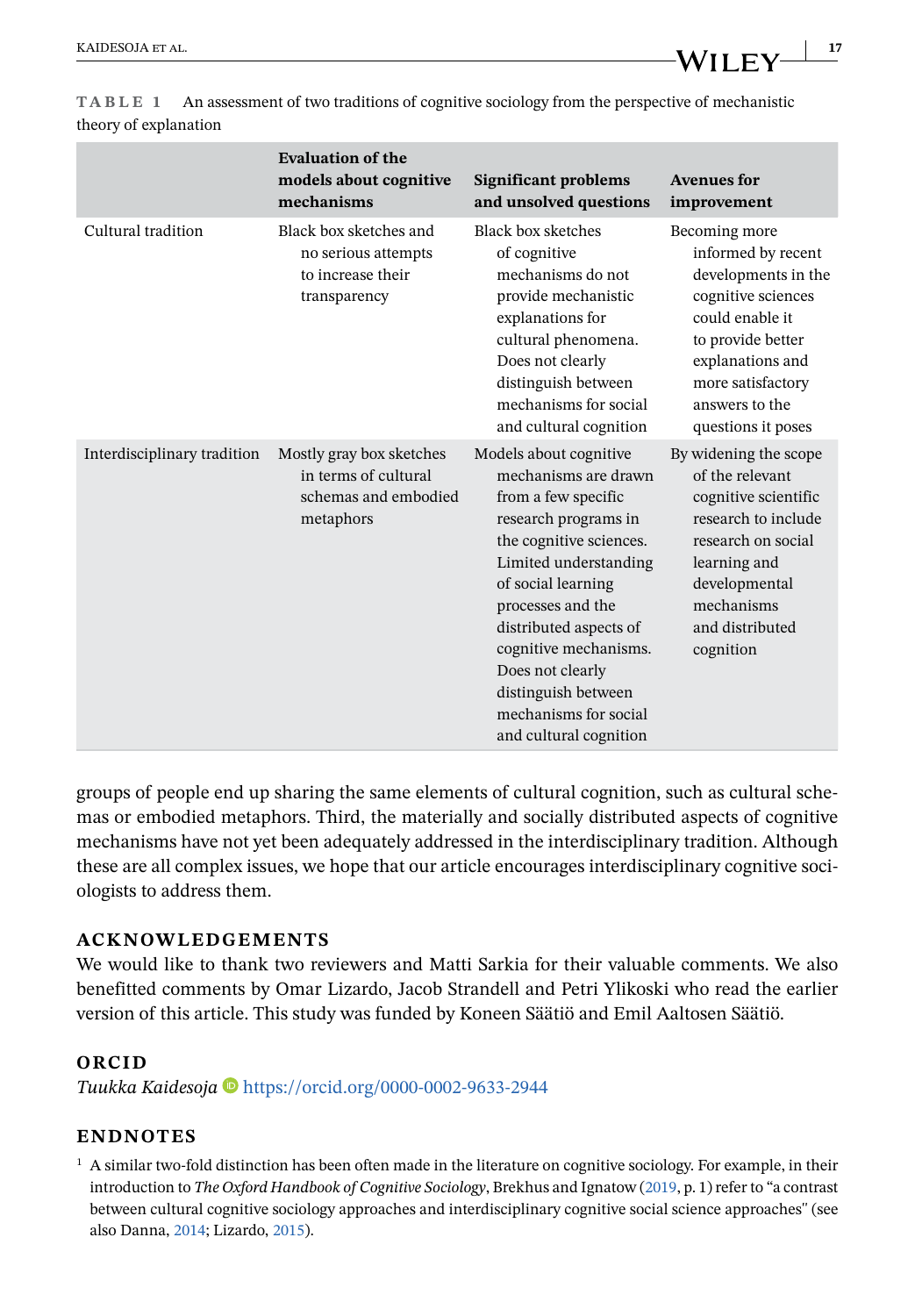- <span id="page-17-7"></span><sup>2</sup> We use the notion of "information processing" in a non-committal way, meaning that we leave it open what exactly it consists of and where it is located. The point of our distinction between social and cultural cognition is simply to specify two broad classes of cognitive phenomena that are relevant for cognitive sociological research.
- <span id="page-17-12"></span><sup>3</sup> Zerubavel [\(1997](#page-19-1)) relies on the structuralist semiology that is rooted in structuralist linguistics, where the meaning of a symbol is exhaustively determined by its relations to other symbols. He writes, for example, that symbols "basically derive their distinctive meanings from the way in which they are semiotically contrasted in our minds with other symbols" (p. 73). This account has little place for embodied experiences in the formation of symbolic meaning.

#### **REFERENCES**

- <span id="page-17-16"></span>Amodio, D., & Devine, P. (2006). Stereotyping and evaluation in implicit race bias: Evidence for independent constructs and unique effects on behavior. *Journal of Personality and Social Psychology*, *91*, 652–661. [https://](https://doi.org/10.1037/0022-3514.91.4.652) [doi.org/10.1037/0022-3514.91.4.652](https://doi.org/10.1037/0022-3514.91.4.652)
- <span id="page-17-17"></span>Barsalou, L. (1999). Perceptual symbol systems. *Behavioral and Brain Sciences*, *22*, 577–660. [https://doi.](https://doi.org/10.1017/S0140525X99002149) [org/10.1017/S0140525X99002149](https://doi.org/10.1017/S0140525X99002149)
- <span id="page-17-4"></span>Bechtel, W. (2008). *Mental mechanisms: Philosophical perspectives on cognitive neuroscience*. Routledge.
- <span id="page-17-19"></span>Bourdieu, P. (1984). *Distinction: A social critique of the judgement of taste*. Routledge & Kegan Paul.
- <span id="page-17-21"></span>Boutyline, A., & Soter, L. K. (2021). Cultural schemas: What they are, how to find them, and what to do once you've caught one. *American Sociological Review*, *86*, 728–758. <https://doi.org/10.1177/00031224211024525>
- <span id="page-17-0"></span>Brekhus, W. (2007). The Rutgers school: A Zerubavelian culturalist cognitive sociology. *European Journal of Social Theory*, *10*, 448–464.<https://doi.org/10.1177/1368431007080705>
- <span id="page-17-1"></span>Brekhus, W. (2015). *Culture and cognition: Patterns in the social construction of reality*. Polity Press.
- <span id="page-17-15"></span>Brekhus, W. H., Brunsma, D. L., Platts, T., & Dua, T. (2010). On the contributions of cognitive sociology to the sociological study of race. *Sociology Compass*, *4*, 61–76.<https://doi.org/10.1111/j.1751-9020.2009.00259.x>
- <span id="page-17-3"></span>Brekhus, W. H., & Ignatow, G. (2019). Cognitive sociology and the cultural mind: Debates, directions, and challenges. In W. H. Brekhus & G. Ignatow (Eds.), *The Oxford handbook of cognitive sociology* (pp. 1–27). Oxford University Press.
- <span id="page-17-6"></span>Cerulo, K., Leschziner, V., & Shepherd, H. (2021). Rethinking culture and cognition. *Annual Review of Sociology*, *47*, 63–85.<https://doi.org/10.1146/annurev-soc-072320-095202>
- <span id="page-17-24"></span>Cerulo, K. A. (2010). Mining the intersections of cognitive sociology and neuroscience. *Poetics*, *38*, 115–132. <https://doi.org/10.1016/j.poetic.2009.11.005>
- <span id="page-17-20"></span>Cerulo, K. A. (2018). Scents and sensibility: Olfaction, sense-making, and meaning attribution. *American Sociological Review*, *83*, 361–389.<https://doi.org/10.1177/0003122418759679>
- <span id="page-17-23"></span>Cerulo, K. A. (2019). Embodied cognitive sociology: Sociology's role in bridging mind, brain, and body. In W. H. Brekhus & G. Ignatow (Eds.), *The Oxford handbook of cognitive sociology* (pp. 81–100). Oxford University Press.
- <span id="page-17-5"></span>Clark, A. (1997). *Being there: Putting brain, body, and world together again*. MIT Press.
- <span id="page-17-9"></span>Craver, C., & Darden, L. (2013). *In search of mechanisms: Discoveries across the life sciences*. University of Chicago Press.
- <span id="page-17-22"></span>Damasio, A. R. (1994). *Descartes' error: Emotions, reason, and the human brain*. Putnam's Sons.
- <span id="page-17-25"></span>Danna, K. (2014). The study of culture and cognition. *Sociological Forum*, *29*, 1001–1006.
- <span id="page-17-10"></span>DeGloma, T. (2015). The strategies of mnemonic battle: On the alignment of autobiographical and collective memories in conflicts over the past. *American Journal of Cultural Sociology*, *3*, 156–190. [https://doi.](https://doi.org/10.1057/ajcs.2014.17) [org/10.1057/ajcs.2014.17](https://doi.org/10.1057/ajcs.2014.17)
- <span id="page-17-2"></span>DiMaggio, P. (1997). Culture and cognition. *Annual Review of Sociology*, *23*, 263–287. [https://doi.org/10.1146/](https://doi.org/10.1146/annurev.soc.23.1.263) [annurev.soc.23.1.263](https://doi.org/10.1146/annurev.soc.23.1.263)
- <span id="page-17-13"></span>Elder-Vass, D. (2012). *The reality of social construction*. Cambridge University Press.
- <span id="page-17-11"></span>Friedman, A. (2013). *Blind to sameness: Sexpectations and the social construction of male and female bodies*. University of Chicago Press.
- <span id="page-17-18"></span>Giddens, A. (1984). *The constitution of society: Outline of the theory of structuration*. University of California Press.
- <span id="page-17-8"></span>Glennan, S. (2017). *The new mechanical philosophy*. Oxford University Press.
- <span id="page-17-14"></span>Hacking, I. (1999). *The social construction of what?* Harvard University Press.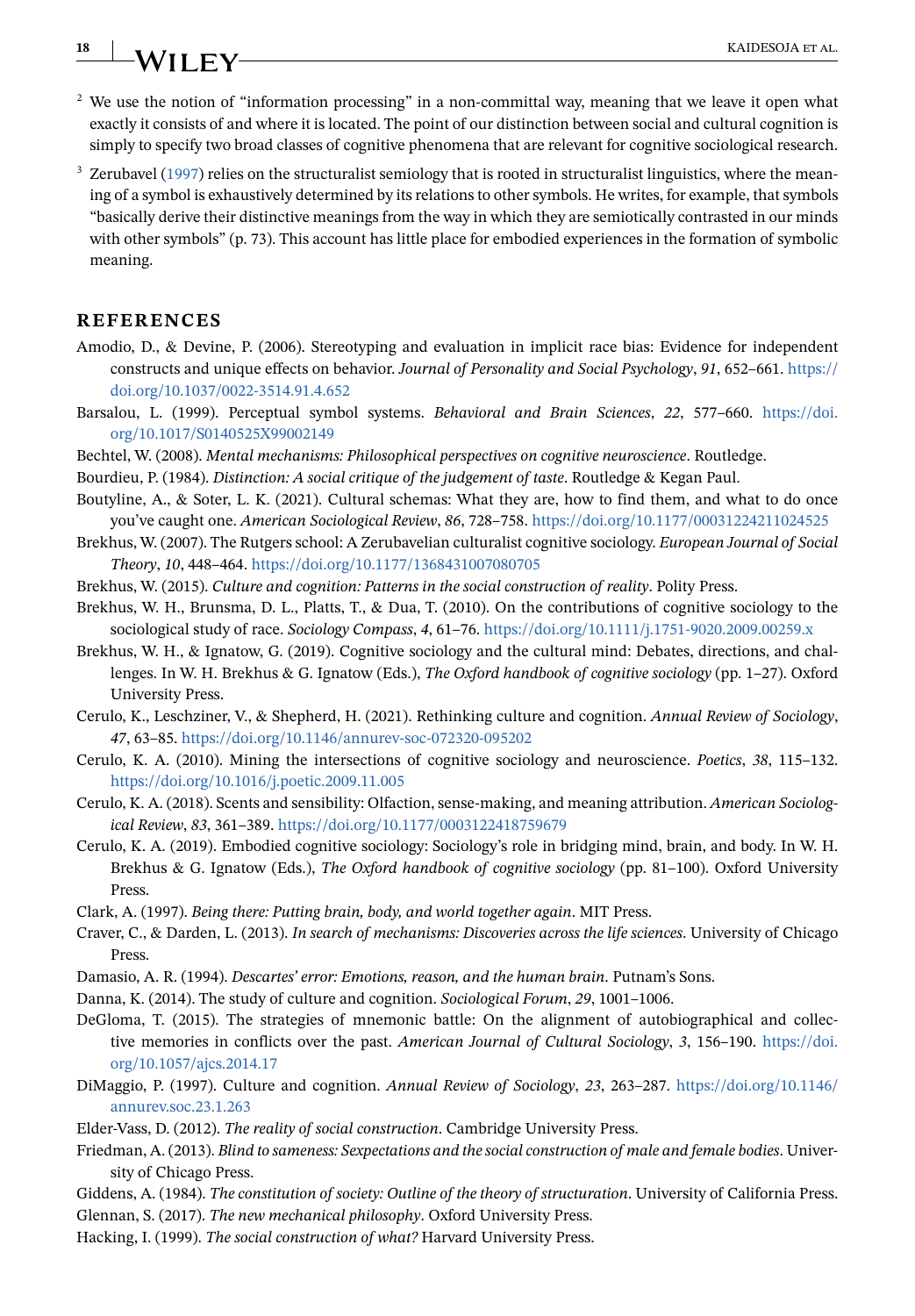- <span id="page-18-12"></span>Haidt, J. (2001). The emotional dog and its rational tail: A social intuitionist approach to moral judgement. *Psychological Review*, *108*, 814–834. <https://doi.org/10.1037/0033-295X.108.4.814>
- <span id="page-18-2"></span>Hedström, P., & Ylikoski, P. (2010). Causal mechanisms in the social sciences. *Annual Review of Sociology*, *39*, 46–67. <https://doi.org/10.1146/annurev.soc.012809.102632>
- <span id="page-18-14"></span>Hunzaker, M. B. F., & Valentino, L. (2019). Mapping cultural schemas: From theory to method. *American Sociological Review*, *84*, 950–981.<https://doi.org/10.1177/0003122419875638>
- <span id="page-18-0"></span>Hutchins, E. (1995). *Cognition in the wild*. The MIT Press.
- <span id="page-18-7"></span>Ignatow, G. (2007). Theories of embodied knowledge: New directions for cultural and cognitive sociology? *Journal for the Theory of Social Behaviour*, *37*, 115–135.<https://doi.org/10.1111/j.1468-5914.2007.00328.x>
- <span id="page-18-19"></span>Ignatow, G. (2009). Culture and embodied cognition: Moral discourses in internet support groups for overeaters. *Social Forces*, *88*, 643–669.
- <span id="page-18-22"></span>Ignatow, G. (2015). Theoretical foundations for digital text analysis. *Journal for the Theory of Social Behaviour*, *46*, 104–120.<https://doi.org/10.1111/jtsb.12086>
- <span id="page-18-8"></span>Ignatow, G. (2021). Cognitive sociology after relational biology. *Sociological Forum*, *36*, 1253–1270. [https://doi.](https://doi.org/10.1111/socf.12764) [org/10.1111/socf.12764](https://doi.org/10.1111/socf.12764)
- <span id="page-18-3"></span>Illari, P. M., & Williamson, J. (2012). What is a mechanism? Thinking about mechanisms across the sciences. *European Journal for Philosophy of Science*, *2*, 119–135.<https://doi.org/10.1007/s13194-011-0038-2>
- <span id="page-18-4"></span>Kahan, D. M., & Braman, D. (2006). Cultural cognition and public policy. *Yale L. & Pol'y Rev.*, *24*, 147–170.
- <span id="page-18-10"></span>Kaidesoja, T., Sarkia, M., & Hyyryläinen, M. (2019). Arguments for the cognitive social sciences. *Journal for the Theory of Social Behavior*, *49*, 480–498.<https://doi.org/10.1111/jtsb.12226>
- <span id="page-18-11"></span>Karmiloff-Smith, A. (1996). *Beyond modularity: A developmental perspective on cognitive science*. The MIT Press.
- <span id="page-18-18"></span>Lakoff, G., & Johnson, M. (2003). *Metaphors we live by (with a new afterword)*. The University of Chicago Press.
- <span id="page-18-13"></span>Leschziner, V. (2019). Dual-process models in sociology. In W. H. Brekhus & G. Ignatow (Eds.), *The Oxford handbook of cognitive sociology* (pp. 169–191). Oxford University Press.
- <span id="page-18-16"></span>Leschziner, V., & Brett, G. (2019). Beyond two minds: Cognitive, embodied, and evaluative processes in creativity. *Social Psychology Quarterly*, *82*, 340–366. <https://doi.org/10.1177/0190272519851791>
- <span id="page-18-24"></span>Lizardo, O. (2007). "Mirror neurons," collective objects and the problem of transmission: Reconsidering Stephen Turner's critique of practice theory. *Journal for the Theory of Social Behaviour*, *37*, 319–350. [https://doi.](https://doi.org/10.1111/j.1468-5914.2007.00340.x) [org/10.1111/j.1468-5914.2007.00340.x](https://doi.org/10.1111/j.1468-5914.2007.00340.x)
- <span id="page-18-5"></span>Lizardo, O. (2012). Embodied culture as procedure: Rethinking the link between personal and objective culture. In A. Warde & D. Southerton (Eds.), *The habits of consumption*. *Open Access Book Series of the Helsinki Collegium of Advanced Studies* (pp. 70–86).
- <span id="page-18-6"></span>Lizardo, O. (2015). Culture, cognition and embodiment. In J. D. Wright (Ed.), *International encyclopedia of the social and behavioral sciences* (pp. 576–581). Elsevier.
- <span id="page-18-1"></span>Lizardo, O. (2017). Improving cultural analysis: Considering personal culture in its declarative and nondeclarative modes. *American Sociological Review*, *82*, 88–115.<https://doi.org/10.1177/0003122416675175>
- <span id="page-18-20"></span>Lizardo, O. (2021). Culture, cognition, and internalization. *Sociological Forum*, *36*, 1177–1206. [https://doi.](https://doi.org/10.1111/socf.12771) [org/10.1111/socf.12771](https://doi.org/10.1111/socf.12771)
- <span id="page-18-21"></span>Lizardo, O., Sepulvado, B., Stoltz, D. S., & Taylor, M. A. (2020). What can cognitive neuroscience do for cultural sociology? *American Journal of Cultural Sociology*, *8*, 3–28. <https://doi.org/10.1057/s41290-019-00077-8>
- <span id="page-18-23"></span>Lizardo, O., & Strandt, M. (2010). Skills, toolkits, contexts and institutions: Clarifying the relationship between different approaches to cognition in cultural sociology. *Poetics*, *38*, 205–228. [https://doi.org/10.1016/j.](https://doi.org/10.1016/j.poetic.2009.11.003) [poetic.2009.11.003](https://doi.org/10.1016/j.poetic.2009.11.003)
- <span id="page-18-25"></span>Malafouris, L., & Renfrew, C. (Eds.). (2010). *The cognitive life of things: Recasting the boundaries of the mind*. McDonald Institute Monographs.
- <span id="page-18-9"></span>Martin, J. L. (2010). Life's a beach but you're an ant, and other unwelcome news for the sociology of culture. *Poetics*, *38*, 228–244. <https://doi.org/10.1016/j.poetic.2009.11.004>
- <span id="page-18-17"></span>Miles, A. (2019). An assessment of methods for measuring automatic cognition. In W. H. Brekhus & G. Ignatow (Eds.), *The Oxford handbook of cognitive sociology* (pp. 342–366). Oxford University Press.
- <span id="page-18-15"></span>Miles, A., Charron-Chénier, R., & Schleifer, C. (2019). Measuring automatic cognition: Advancing dual-process research in sociology. *American Sociological Review*, *84*, 308–333.<https://doi.org/10.1177/0003122419832497>
- <span id="page-18-26"></span>Norman, D. A. (1993). *Things that make us smart: Defending human attributes in the age of the machine*. Addison–Wesley.